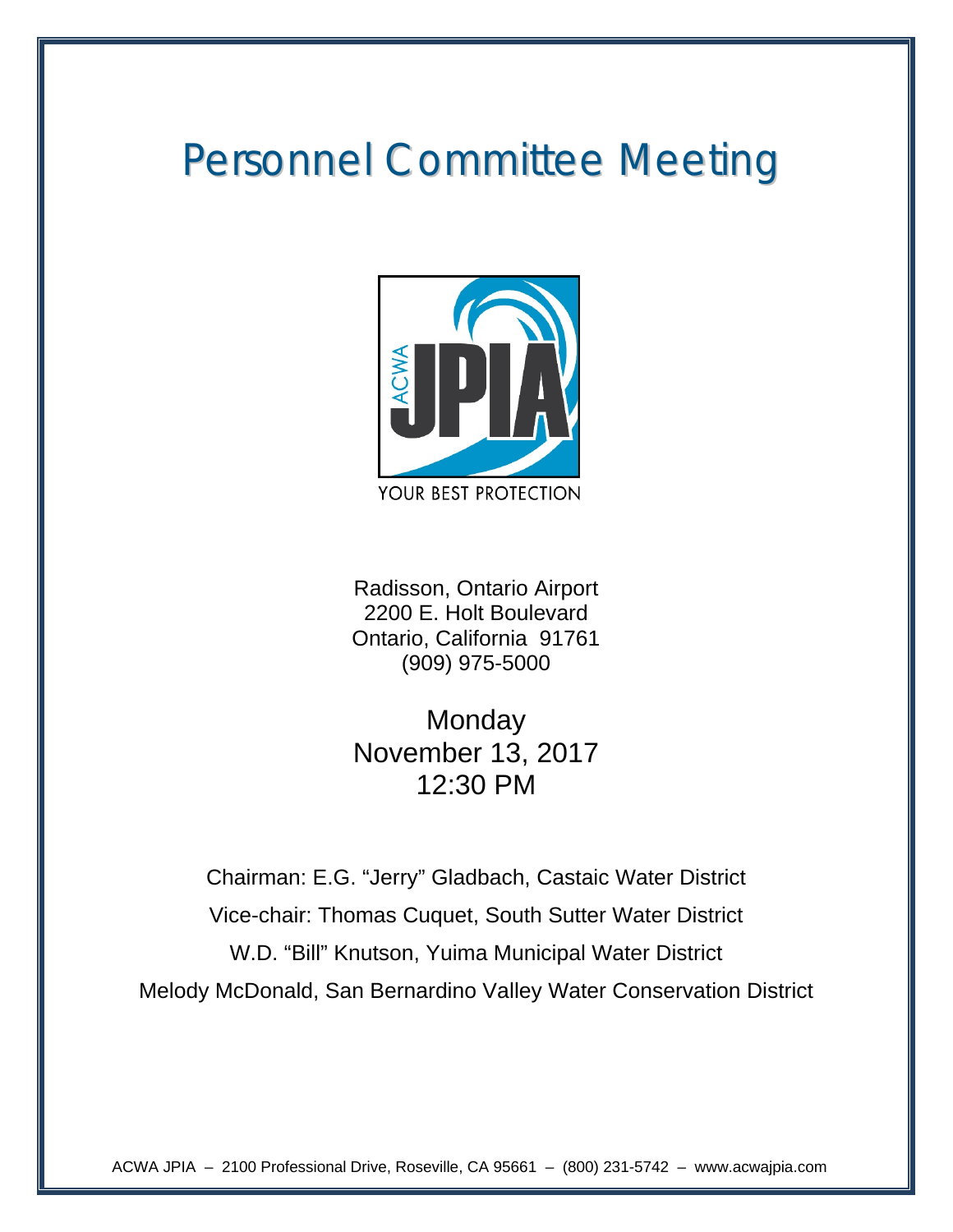

# **PERSONNEL COMMITTEE MEETING AGENDA Radisson, Ontario Airport** 2200 E. Holt Boulevard Ontario, CA 91761 (909) 975-5000

# **Monday, November 13, 2017, 12:30 PM**

### **WELCOME**

# **CALL TO ORDER AND ANNOUNCEMENT OF QUORUM**

# **EVACUATION PROCEDURES**

**PUBLIC COMMENT** Members of the public will be allowed to address the Personnel Committee on any agenda item prior to the Committee's decision on the item. They will also be allowed to comment on any issues that they wish which may or may not be on the agenda. If anyone present wishes to be heard, please let the Chairman know.

# **INTRODUCTIONS**

# **ADDITIONS TO OR DELETIONS FROM THE AGENDA**

| Presenter    |   |                  |                                                                                                    | Page# |
|--------------|---|------------------|----------------------------------------------------------------------------------------------------|-------|
| Gladbach     |   | $^*$ 1.          | Approve the meeting minutes of August 29, 2017.                                                    |       |
| Sells        | * | H.               | Review 2018 Goals and Objectives.                                                                  | 4     |
| Sells/Slaven | * | $\mathbf{III}$ . | Discuss staffing status and possible recommendations to the<br>Executive Committee.                | 5     |
| Sells        | * | IV.              | Discuss Retiree Medical Benefit changes and possible<br>recommendation to the Executive Committee. | 16    |
| Slaven       | * | $V_{\cdot}$      | Discuss Employee Handbook changes and possible<br>recommendation to the Executive Committee.       | 17    |
| Sells/Slaven |   | VI.              | Discuss possible future changes in/addition to benefits.                                           | 18    |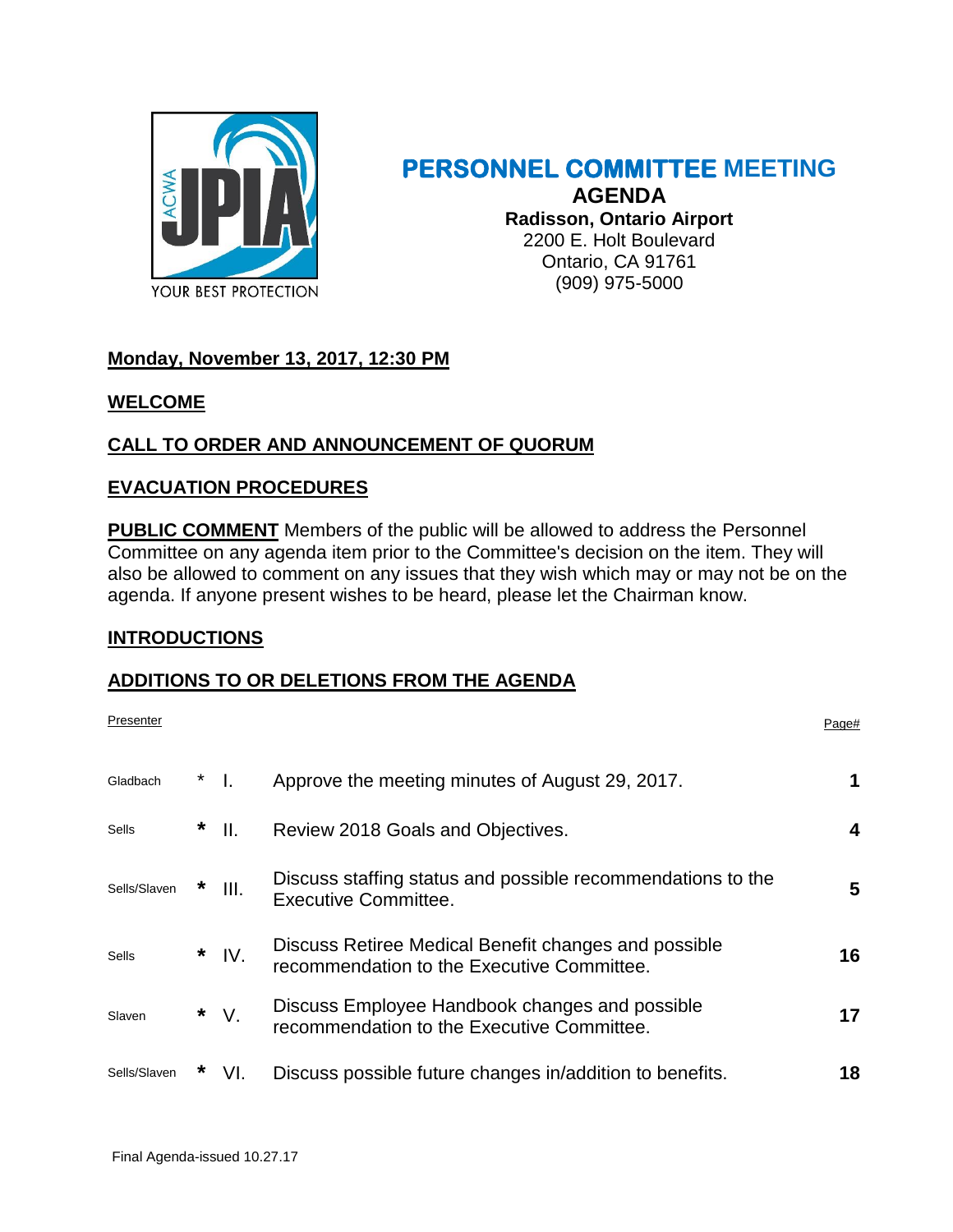| Presenter | Page# |
|-----------|-------|
|           |       |

|          |  | Sells/Slaven * VII. Discuss staff activities. | 19 |
|----------|--|-----------------------------------------------|----|
| Gladbach |  | * VIII. Discuss next meeting date in 2018.    | 20 |

### **ADJOURN**

\*Related items enclosed.

*Americans With Disabilities Act – The ACWA JPIA conforms to the protections and prohibitions contained in Section 202 of the Americans with Disabilities Act of 1990 and the Federal Rules and Regulations adopted in implementation thereof. A request for disability-related modification or accommodation, in order to participate in a public meeting of the ACWA JPIA, shall be made to: Patricia Slaven, Director of Administration, ACWA JPIA, P.O. Box 619082, Roseville, CA 95661-9082; telephone (916) 786-5742. ACWA JPIA's normal business hours are Monday – Friday, 7:30 a.m. to 4:30 p.m. (Government Code Section 54954.2, subdivision. (a)(1).)*

*Written materials relating to an item on this Agenda that are distributed to the ACWA JPIA Personnel Committee within 72 hours before it is to consider the item at its regularly scheduled meeting will be made available for public inspection at ACWA JPIA, 2100 Professional Drive, Roseville, CA 95661-3700; telephone (916) 786-5742. ACWA JPIA's normal business hours are Monday – Friday, 7:30 a.m. to 4:30 p.m.*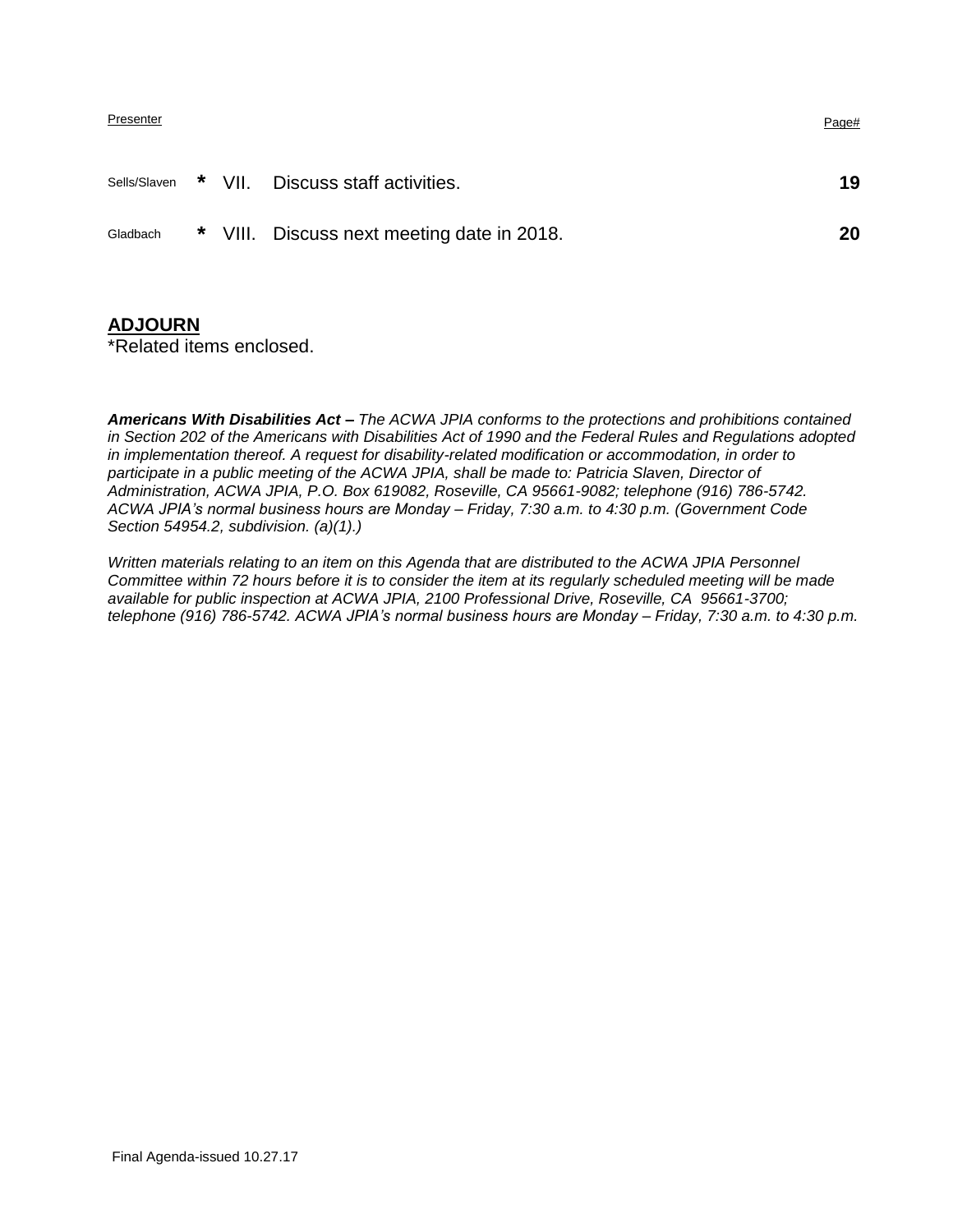**1**

*Unapproved Minutes*

# YOUR BEST PROTECTION

# **Personnel Committee Meeting**

Courtyard by Marriott Creekside Board Room 301 Creekside Ridge Court Roseville, CA 95678 (916) 772-3404

August 29, 2017

# **MEMBERS PRESENT**

Chairman: E.G. "Jerry" Gladbach, Castaic Lake Water Agency Vice-chair: Thomas Cuquet, South Sutter Water District Melody A. McDonald, San Bernardino Valley Water Conservation District W.D. "Bill" Knutson, Yuima Municipal Water District

# **STAFF PRESENT**

Chief Executive Officer/Secretary: Walter "Andy" Sells Patricia Slaven, Director of Administration

# **OTHERS IN ATTENDANCE**

David Drake, Rincon del Diablo Municipal Water District Brent Hastey, Yuba County Water Agency, ACWA Vice President David T. Hodgin, Scotts Valley Water District J. Bruce Rupp, Humboldt Bay Municipal Water District Kathleen Tiegs, Cucamonga Valley Water District

# **CALL TO ORDER AND ANNOUNCEMENT OF QUORUM**

Chairman Gladbach called the meeting to order at 10:00 a.m.

# **PUBLIC COMMENT**

As the agenda stated, members of the public would be allowed to address the Personnel Committee on any agenda item prior to the Committee's decision on that item. Comments on any issues on the agenda, or not on the agenda, were also welcomed. No comments were brought forward.

# **APPROVAL OF MINUTES**

Chairman Gladbach called for approval of the minutes of the July 20, 2017 meeting.

M/S/C (Cuquet/Knutson) (Cuquet-Yes; Knutson-Yes; McDonald-Yes; Gladbach-Yes): That the Personnel Committee approve the minutes of the July 20, 2017 meeting, as presented.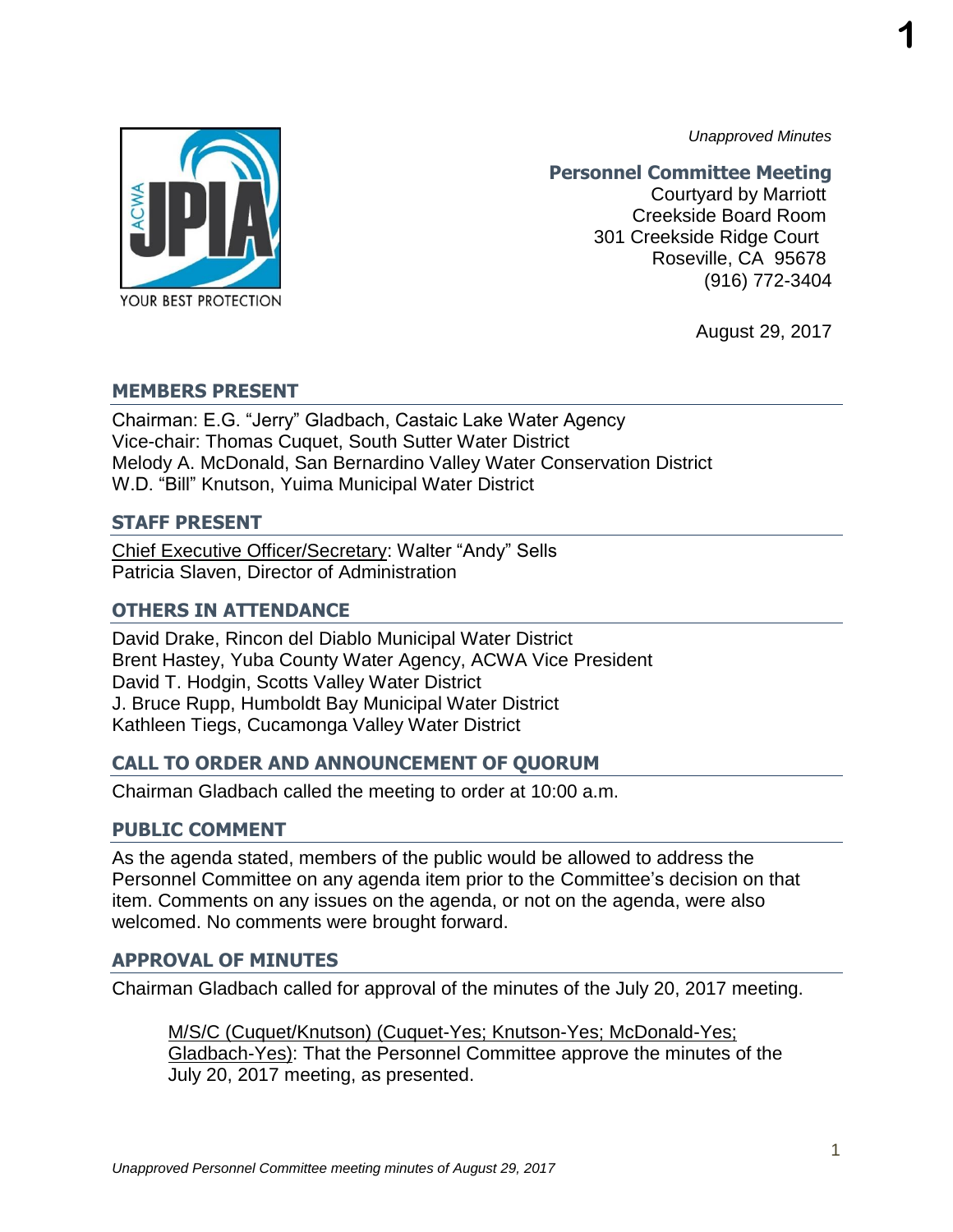# **STAFFING STATUS AND ACTIVITIES**

Ms. Slaven reported on the events and staffing status that have transpired since the last Personnel Committee meeting on July 20, 2017. The report included one employee on maternity leave, the final management training session, and staff webinars. Ms. Slaven also reported on the Regional Human Resource meetings that have taken place in the last month.

### **NEW PAY SCHEDULE**

The CalPERS Office of Audit Services (OAS) requires a Pay Schedule to be preapproved by the JPIA governing body, which is the Executive Committee, and then posted for the public to view.

Ms. Slaven presented and reviewed the new Pay Schedule where salary ranges were adjusted according to the Consumer Price Index (CPI).

M/S/C (McDonald/Knutson) (Cuquet-Yes; Knutson-Yes; McDonald-Yes; Gladbach-Yes): That the Personnel Committee recommends that the Executive Committee approve the JPIA Pay Schedule, as presented.

# **CHANGE IN POLICY FOR SEVERAL BENEFITS**

Ms. Slaven reported that due to benefits providers making changes to their policies and requirements, JPIA reviews these changes to decide if adjustments will need to be made to current policies and benefits plan options. The changes presented are as follows: 1) Continue to offer medical insurance for the surviving spouse despite of remarriage; 2) Discontinue medical insurance coverage if the surviving spouse obtains medical insurance elsewhere; 3) Allow employees to obtain additional life insurance coverage at own expense; and 4) Allow employees to waive coverage for their dependents age 19 or older should they choose to.

M/S/C (Knutson/Cuquet) (Cuquet-Yes; Knutson-Yes; McDonald-Yes; Gladbach-Yes): That the Personnel Committee recommends that the Executive Committee approve the change in benefits, as presented.

# **ORGANIZATIONAL PEFORMANCE APPRAISAL (INCLUDING GOALS AND OBJECTIVES)**

Ms. Slaven reviewed the appraisal process and the Goals and Objectives presented. The Committee reviewed the appraisal as submitted and expressed concurrence as presented.

M/S/C (Cuquet/McDonald) (Cuquet-Yes; Knutson-Yes; McDonald-Yes; Gladbach-Yes): That the Personnel Committee recommends that the Executive Committee approve the Organizational Performance Appraisal ratings, as presented, and Goals and Objectives for Fiscal Year 2017- 2018.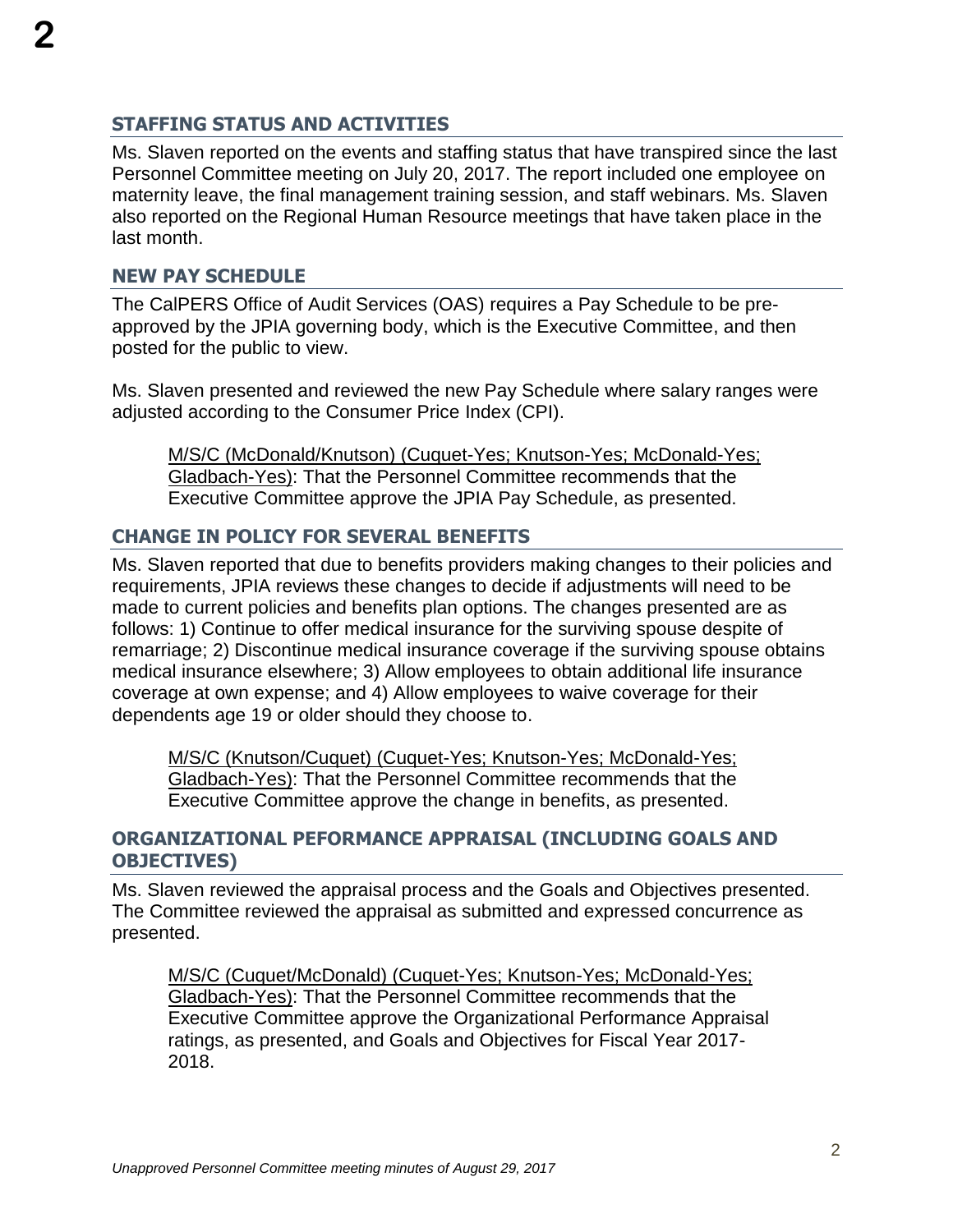# **CHIEF EXECUTIVE OFFICER PERFORMANCE APPRAISAL, POSSIBLE SALARY INCREASE RANGE AND POSSIBLE INCENTIVE AWARD RANGE (INCLUDING GOALS AND OBJECTIVES)**

Chairman Gladbach facilitated this session of the meeting. Mr. Sells and Ms. Slaven excused themselves from the discussion. The Personnel Committee and members of the Executive Committee discussed the Performance Appraisal of Mr. Andy Sells, the Chief Executive Officer of the JPIA. The Committee concurred with the presented material and high rating for Mr. Sells' performance. A general discussion was held regarding Mr. Sells' contract renewal and salary merit increase.

 $\overline{\phantom{a}}$  , and the contract of the contract of the contract of the contract of the contract of the contract of the contract of the contract of the contract of the contract of the contract of the contract of the contrac

# **NEXT MEETING DATE**

The next Personnel Committee meeting is scheduled for November 14, 2017.

The Personnel Committee meeting adjourned at 12:08 p.m.

E.G. "Jerry" Gladbach, President Walter "Andy" Sells, Secretary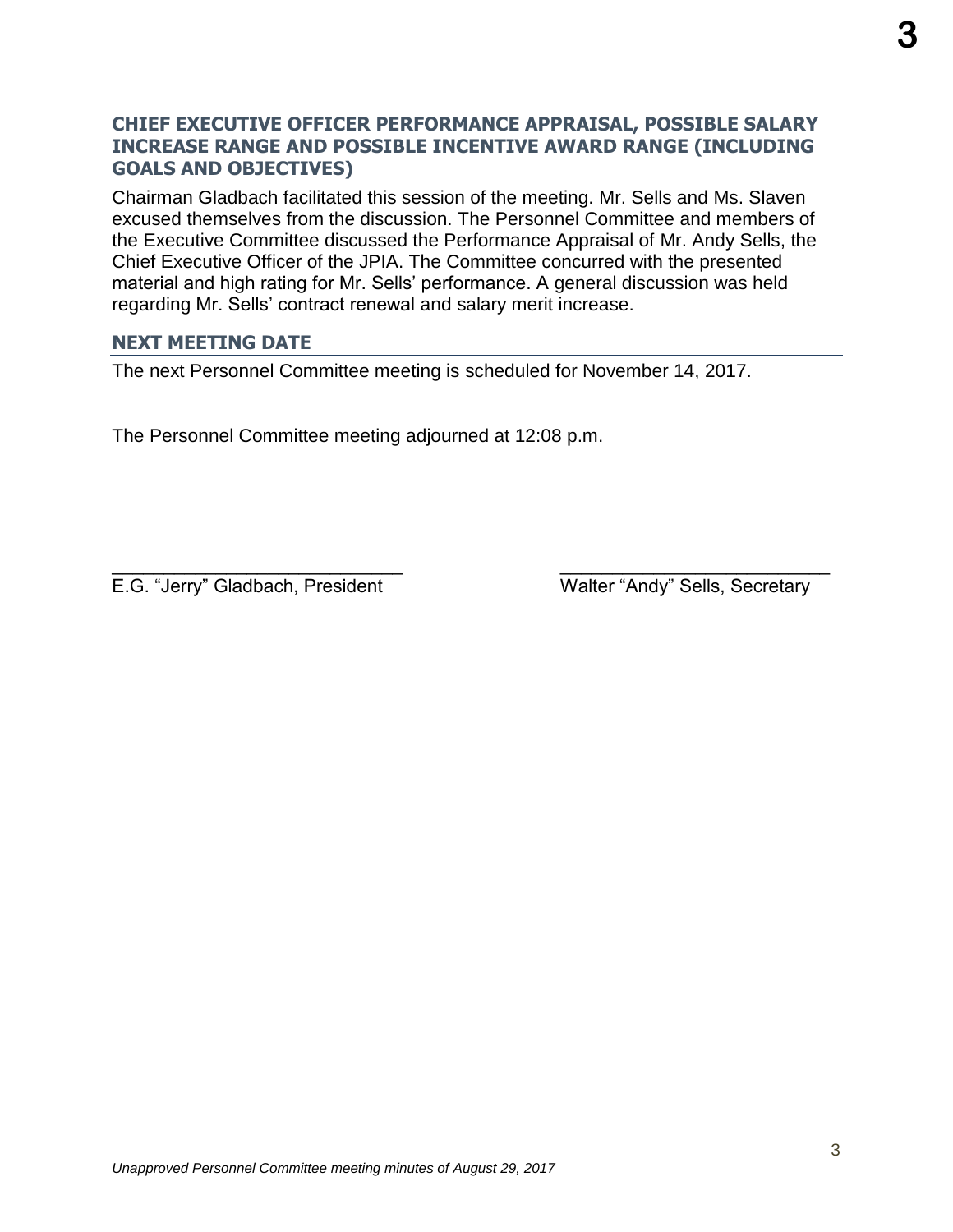# **ACWA JPIA 2018 Goals and Objectives**  November 13, 2017

# **BACKGROUND**

**4**

Each year, the Executive Committee decides on goals for the organization. The Personnel Committee has asked to be kept up to date on progress towards the goals.

# **CURRENT SITUATION**

The 2018 organizational goals are as follows:

- 1. Research and evaluate possibility of creating a Captive Insurance Company.
- 2. Research and evaluate possibility of creating and conducting Board training.
- 3. Develop and conduct a Strategic Planning Session for Executive Committee and senior staff early 2018.
- 4. Expand membership outreach.

# **RECOMMENDATIONS**

None, informational only.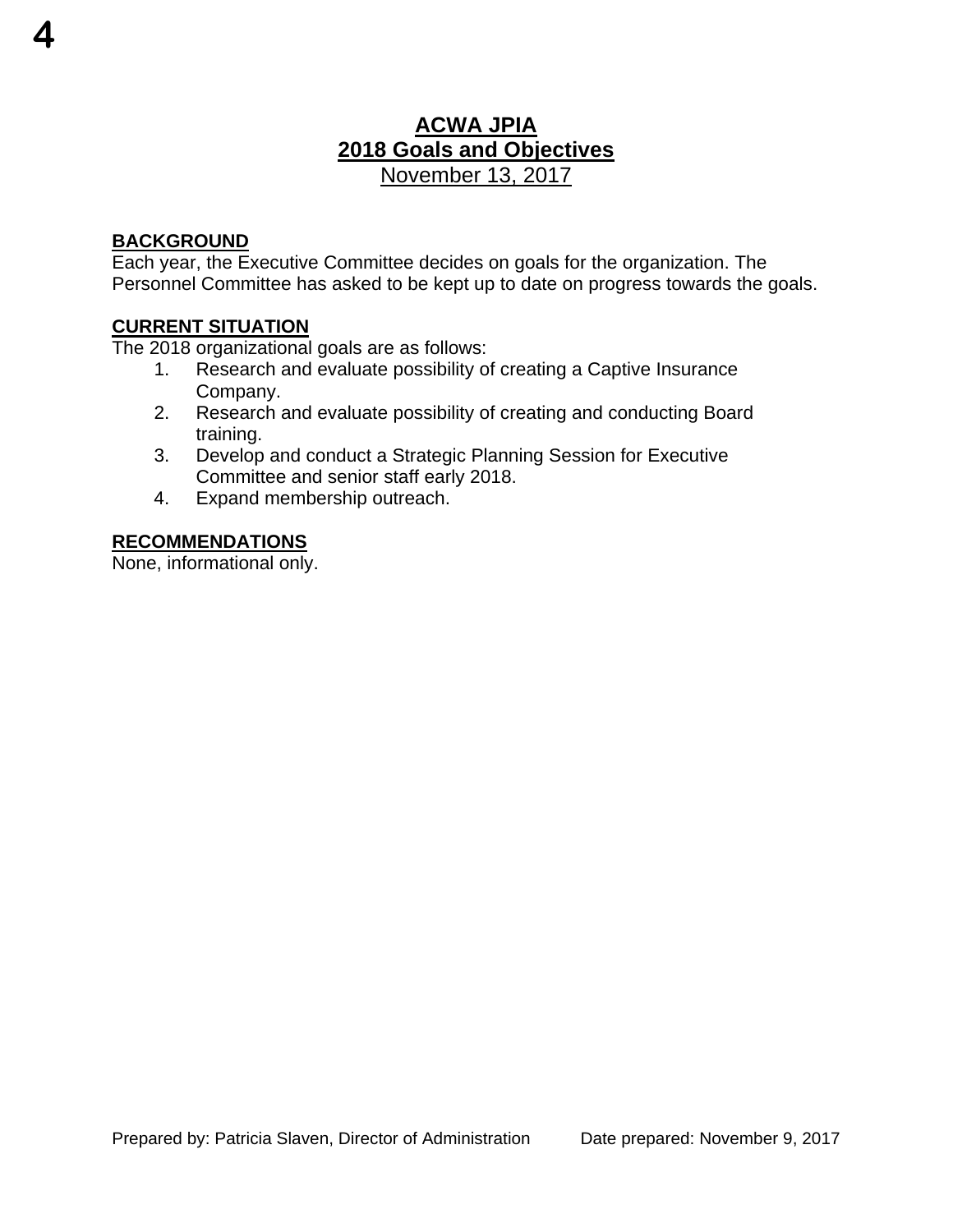# **ACWA JPIA Staffing Status**  November 13, 2017

# **BACKGROUND**

The Personnel Committee must make recommendations to Executive Committee for any staffing changes.

# **CURRENT SITUATION**

With the addition of 25 new members to the Liability and Property programs combined in the last two years, staff has had to deal with an increased amount of property and liability claims. To help meet this demand, the addition of a Claims Assistant (grade 24) for the department is needed. This will be a new position for JPIA.

The current position of Office Assistant has now taken on additional responsibilities that correspond to an Administrative Assistant position. The Office Assistant position will now become an Administrative Assistant I position (grade 18), new to JPIA. This is also a new grade.

A reorganization of the Training Department will take place with the retirement of one staff member and the possible moving of another to the new Claims Assistant position. This will necessitate the remaining Administrative Assistant II taking on additional, higher level responsibilities and therefore, requires the position of Administrative Assistant III (grade 24). A new position to JPIA.

To incorporate these additions, the Pay Schedule posted to the website will have to be updated.

# **RECOMMENDATIONS**

That the Personnel Committee recommend to the Executive Committee the approval of three new positions – Administrative Assistant I, Administrative Assistant III and Claims Assistant, along with the updated Pay Schedule.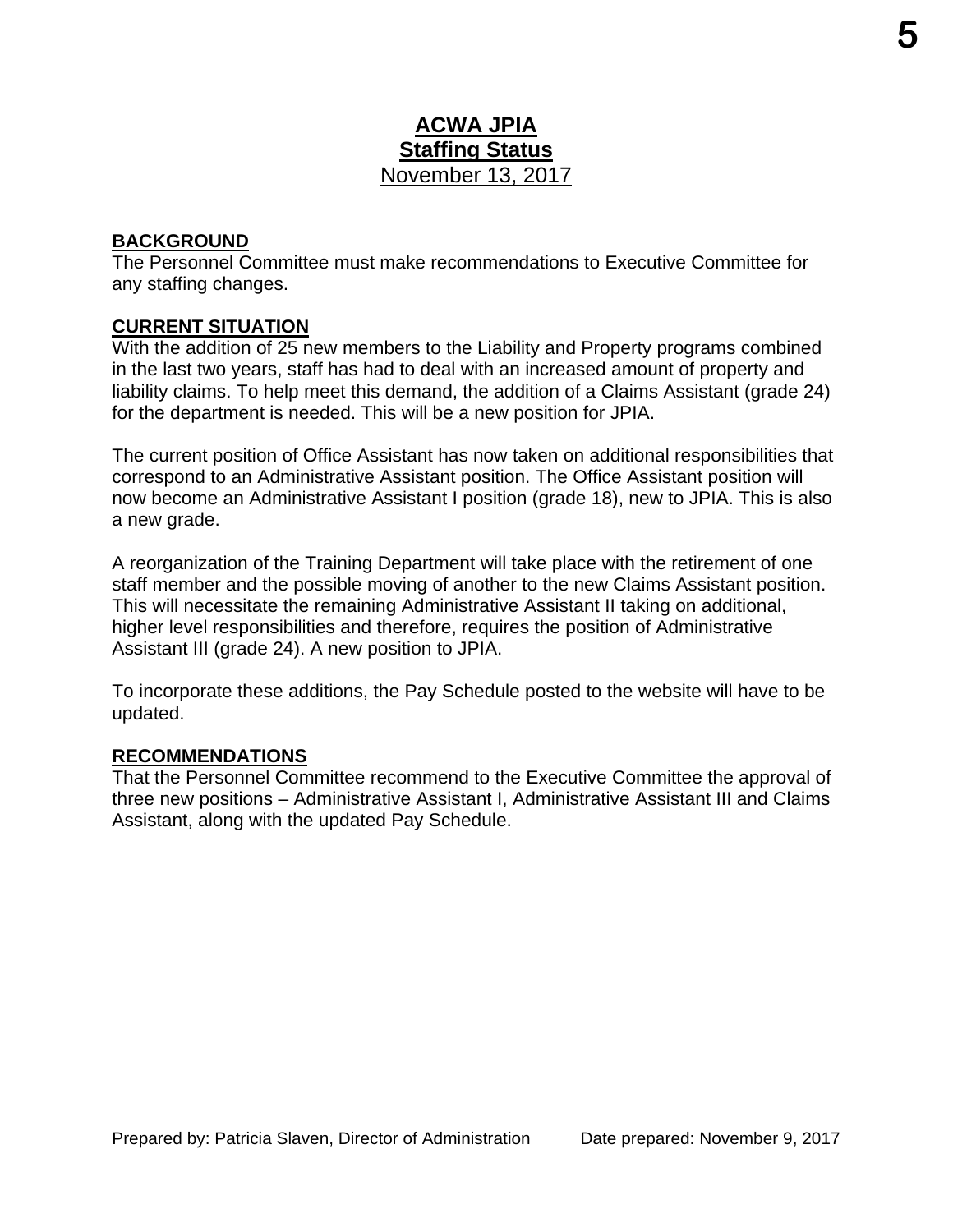# **ACWA JPIA Staff**

# **Pay Schedule**

**Revision Date: November 13, 2017**

|                                        | Exempt/           |       |                | <b>Annual Salary Range</b> |
|----------------------------------------|-------------------|-------|----------------|----------------------------|
| <b>Job Title</b>                       | Non-Exempt        | Grade | <b>Minimum</b> | <b>Maximum</b>             |
|                                        |                   |       |                |                            |
| <b>Chief Executive Officer</b>         | Exempt            | 78    | 174,544        | 261,815                    |
| Director of Administration             | Exempt            | 60    | 111,911        | 167,867                    |
| Director of Insurance Services         | Exempt            | 60    | 111,911        | 167,867                    |
| Director of Finance                    | Exempt            | 60    | 111,911        | 167,867                    |
| <b>General Counsel</b>                 | Exempt            | 60    | 111,911        | 167,867                    |
| <b>Employee Benefits Manager</b>       | Exempt            | 52    | 91,851         | 137,776                    |
| Finance Manager                        | Exempt            | 52    | 91,851         | 137,776                    |
| Liability and Property Claims Manager  | Exempt            | 52    | 91,851         | 137,776                    |
| Risk Management Program Manager        | Exempt            | 52    | 91,851         | 137,776                    |
| <b>Workers' Compensation Manager</b>   | Exempt            | 52    | 91,851         | 137,776                    |
| Lead Risk Management Advisor           | Exempt            | 48S   | 87,425         | 131,138                    |
| Senior Risk Management Advisor South   | Exempt            | 45S   | 87,425         | 124,819                    |
| Cost Estimator Risk Management Advisor | Exempt            | 45    | 77,271         | 115,906                    |
| Senior Risk Management Advisor         | Exempt            | 45    | 77,271         | 115,906                    |
| <b>IT Solution Developer</b>           | Non-Exempt        | 44    | 75,386         | 113,079                    |
| Lead Accountant                        | Non-Exempt        | 42    | 71,754         | 107,631                    |
| Lead Benefit Analyst                   | Non-Exempt        | 42    | 71,754         | 107,631                    |
| <b>Senior Claims Examiner</b>          | Exempt            | 40    | 68,296         | 102,444                    |
| Senior Workers' Compensation Examiner  | Exempt            | 40    | 68,296         | 102,444                    |
| System/Network Administrator           | Non-Exempt        | 38    | 65,005         | 97,508                     |
| <b>Training Specialist</b>             | Non-Exempt        | 38    | 65,005         | 97,508                     |
| Lead Member Services Representative    | Non-Exempt        | 36    | 61,873         | 92,810                     |
| Programmer                             | Non-Exempt        | 36    | 61,873         | 92,810                     |
| Member Services Representative II      | Non-Exempt        | 32    | 56,054         | 84,081                     |
| Risk Management Advisor                | Non-Exempt        | 32    | 56,054         | 84,081                     |
| <b>Executive Assistant</b>             | Non-Exempt        | 30    | 53,353         | 80,029                     |
| Publications & Web Editor              | Non-Exempt        | 29    | 52,052         | 78,077                     |
| <b>Benefits System Analyst</b>         | Non-Exempt        | 28    | 50,782         | 76,173                     |
| <b>Benefits Analyst II</b>             | Non-Exempt        | 28    | 50,782         | 76,173                     |
| Human Resource Coordinator             | Non-Exempt        | 28    | 50,782         | 76,173                     |
| <b>Workers' Compensation Examiner</b>  | Non-Exempt        | 26    | 48,335         | 72,503                     |
| <b>Administrative Assistant III</b>    | Non-Exempt        | 24    | 46,006         | 69,009                     |
| <b>Benefits Analyst I</b>              | Non-Exempt        | 24    | 46,006         | 69,009                     |
| <b>Benefits Administrator II</b>       | Non-Exempt        | 24    | 46,006         | 69,009                     |
| <b>Claims Assistant</b>                | Non-Exempt        | 24    | 46,006         | 69,009                     |
| <b>Accountant III</b>                  | Non-Exempt        | 22    | 43,789         | 65,684                     |
| Benefits Administrator I               | Non-Exempt        | 22    | 43,789         | 65,684                     |
| Accountant II                          | Non-Exempt        | 20    | 41,679         | 62,519                     |
| Administrative Assistant II            | Non-Exempt        | 20    | 41,679         | 62,519                     |
| <b>Administrative Assistant I</b>      | Non-Exempt        | 18    | 39,671         | 59,506                     |
| <b>Office Assistant II</b>             | Non-Exempt        | 15    | 36,838         | 55,258                     |
| Receptionist/Office Assistant          | Non-Exempt        | 11    | 33,374         | 50,061                     |
| <b>Office Assistant</b>                | Non-Exempt        | 9     | 31,766         | 47,648                     |
| <b>Retired Annuitants</b>              |                   |       | <b>Hourly</b>  | <b>Hourly</b>              |
| Special Projects Advisor               | Non-Exempt Ret An |       | 55             | 80                         |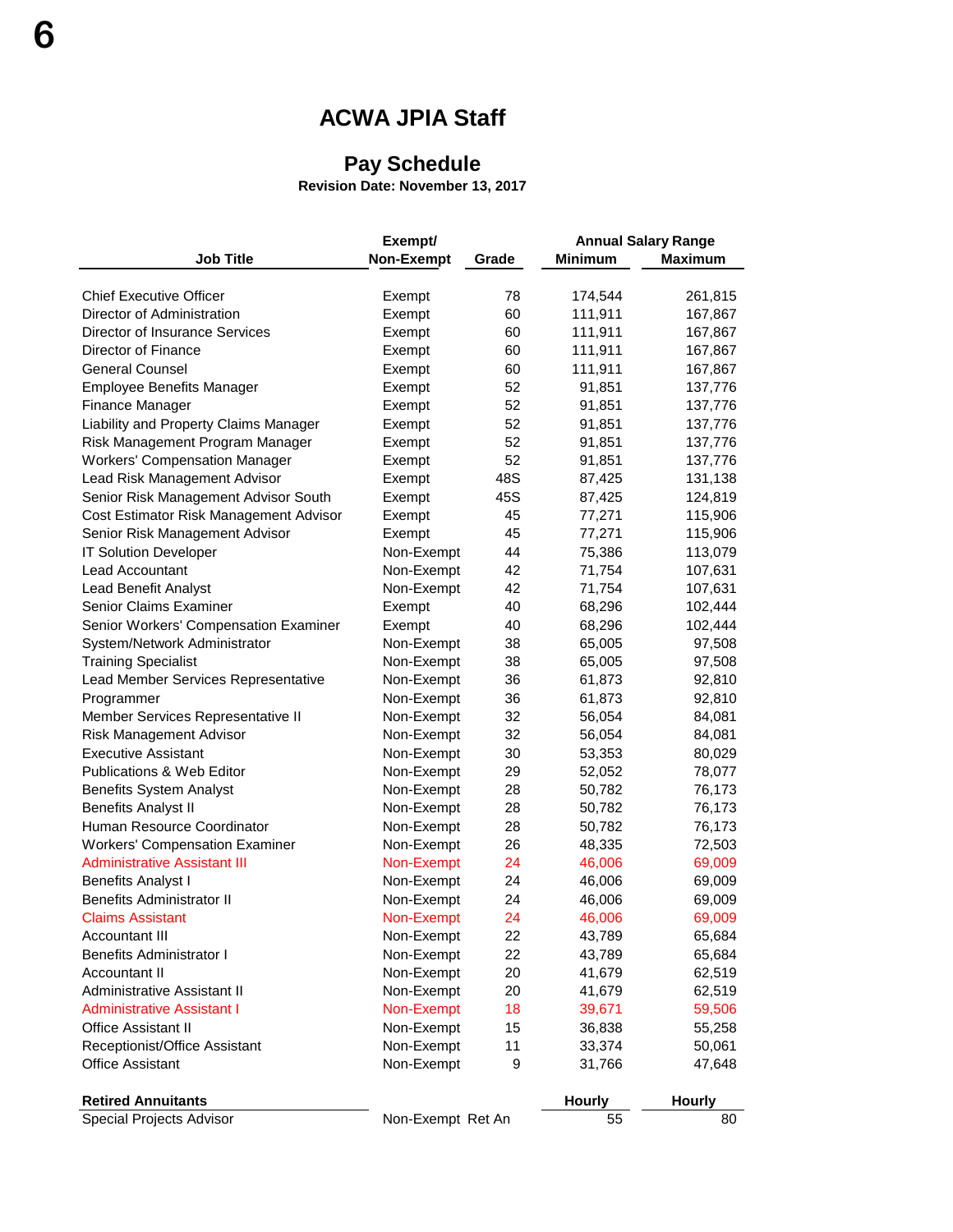# **ACWA JPIA CLAIMS ASSISTANT**

**Name:** Reports to: Claims Manager **Grade: 24 Salary Range: \$41,679-\$65,645 Status: Non-Exempt, Full time Constrained Bate: November 2017** 

# **Definition**

Under direction of the Claims Manager provides clerical support and basic adjusting services to assist Liability and Property Claims Department; assists in investigating, evaluating, and disposing of general liability, automobile liability, and first party property claims.

# **Essential Functions**

- Reviews MOC to determine applicable exclusions
- Sets reserves
- Researches immunities
- Inputs new claims in computer
- Researches invoices and other documents
- Prepares/sends various correspondence
- Obtains records and documents from doctor's offices, districts personnel and claimants
- Enters payments in computer
- Processes, matches, and scans all mail, faxes, and emails into computer
- Indexes claims
- Processes approved attorney bills in computer
- Processes Liability Program Small Claim reimbursement payments in computer
- Adjusts minor first party property and liability claims, and pursues subrogation when appropriate
- Regular attendance and adherence to prescribed work schedule to conduct job responsibilities
- Establish and maintain effective working relationships with co-workers and all others contacted during the course of work

# **Other Duties**

- Sets up new members in computer
- Assists Claims staff as directed
- Copies files, both paper and electronic
- $\bullet$
- Obtains bills, repair estimates, and other documentation to evaluate damages
- Presents timely claim settlement recommendations for consideration
- Prepares 10-day initial status reports followed by 30-day status reports
- Assigns work to outside vendors and reviews their work
- Responsible for reserve changes and closures in database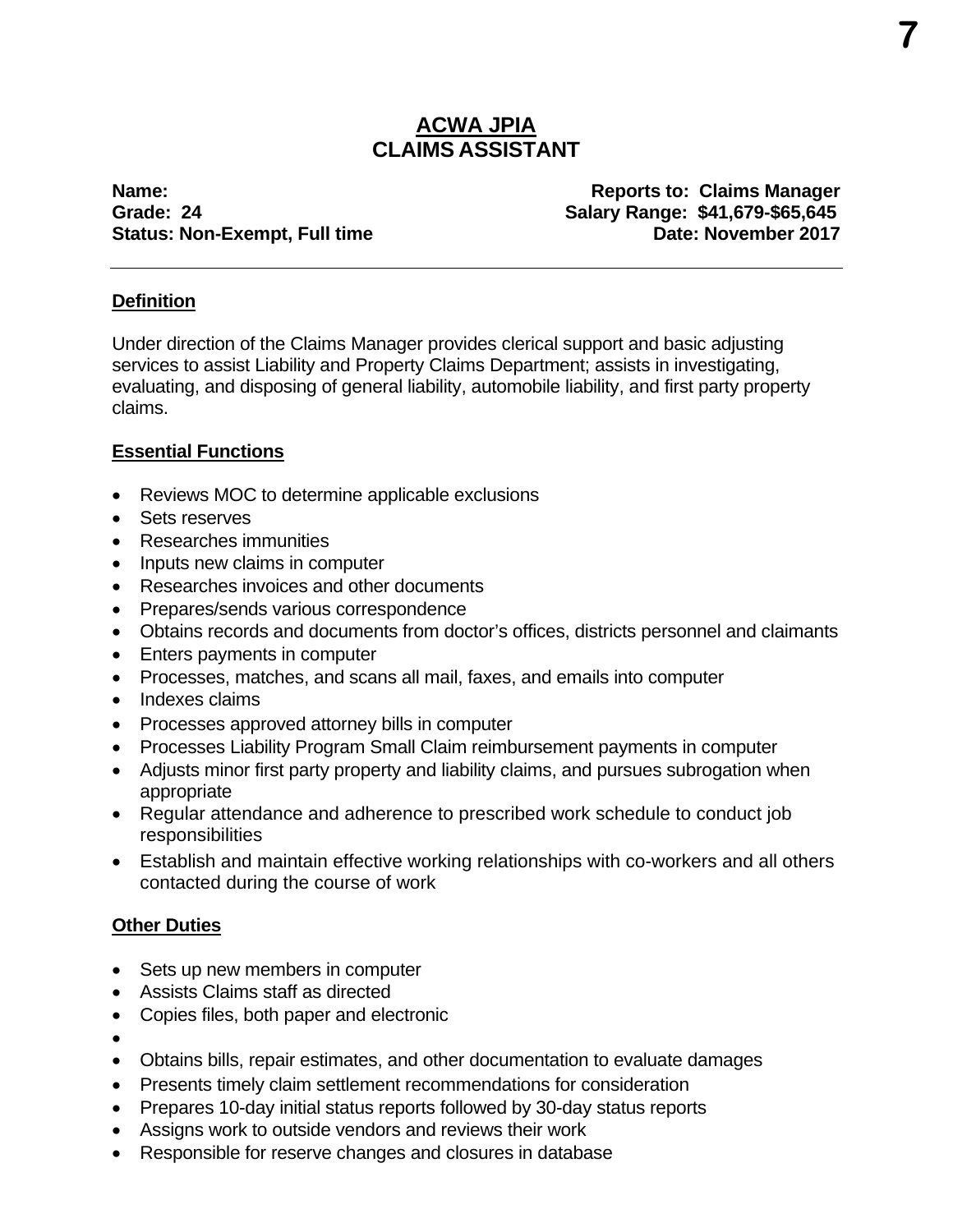- Regular attendance and adherence to prescribed work schedule to conduct job responsibilities
- Establish and maintain effective working relationships with co-workers, committee members, district personnel, attorneys, and others contacted during the course of work
- Other duties as assigned

# **Typical Physical Activities**

- Communicate orally with district members, co-workers, and public in face-to-face oneto-one setting; by telephone; and in group setting (gives instructions and information, and responds to questions)
- Regularly use a telephone for communication
- Use office equipment, such as computer terminals, telephones, copiers, and fax machines
- Hearing and vision within normal ranges with or without correction
- Possess normal color vision
- Ability to work at a desk for an extended period of time
- Work in an office environment, lift and move objects up to 15 pounds such as large binders, books, and small office equipment
- Have sufficient finger/hand coordination and dexterity to operate and adjust office equipment such as computer/word processor, calculator, copier, and fax machine

# **Job Standards/Specifications**

# Knowledge of:

- California insurance, tort, and water laws
- JPIA and its relationship with its member agencies
- English grammar and usage
- JPIA safety programs and policies
- Modern office practices and procedures
- Office management principles, operations, and procedures
- Computer keyboards, and word processing, spreadsheet and data base applications
- Computer systems and software applications related to management support and administrative functions, including word processing and spreadsheet software, as appropriate.

# Ability to:

- Investigate, analyze, evaluate, and settle minor general liability, automobile, property, and first party claims from beginning to end
- Consult with members and claimants regarding claims
- Direct outside adjusters on cases requiring extensive field investigation, including immunities
- Apply concepts such as fractions, percentages, ratios, and proportions to practical situations in investigating and settling claims and other assignments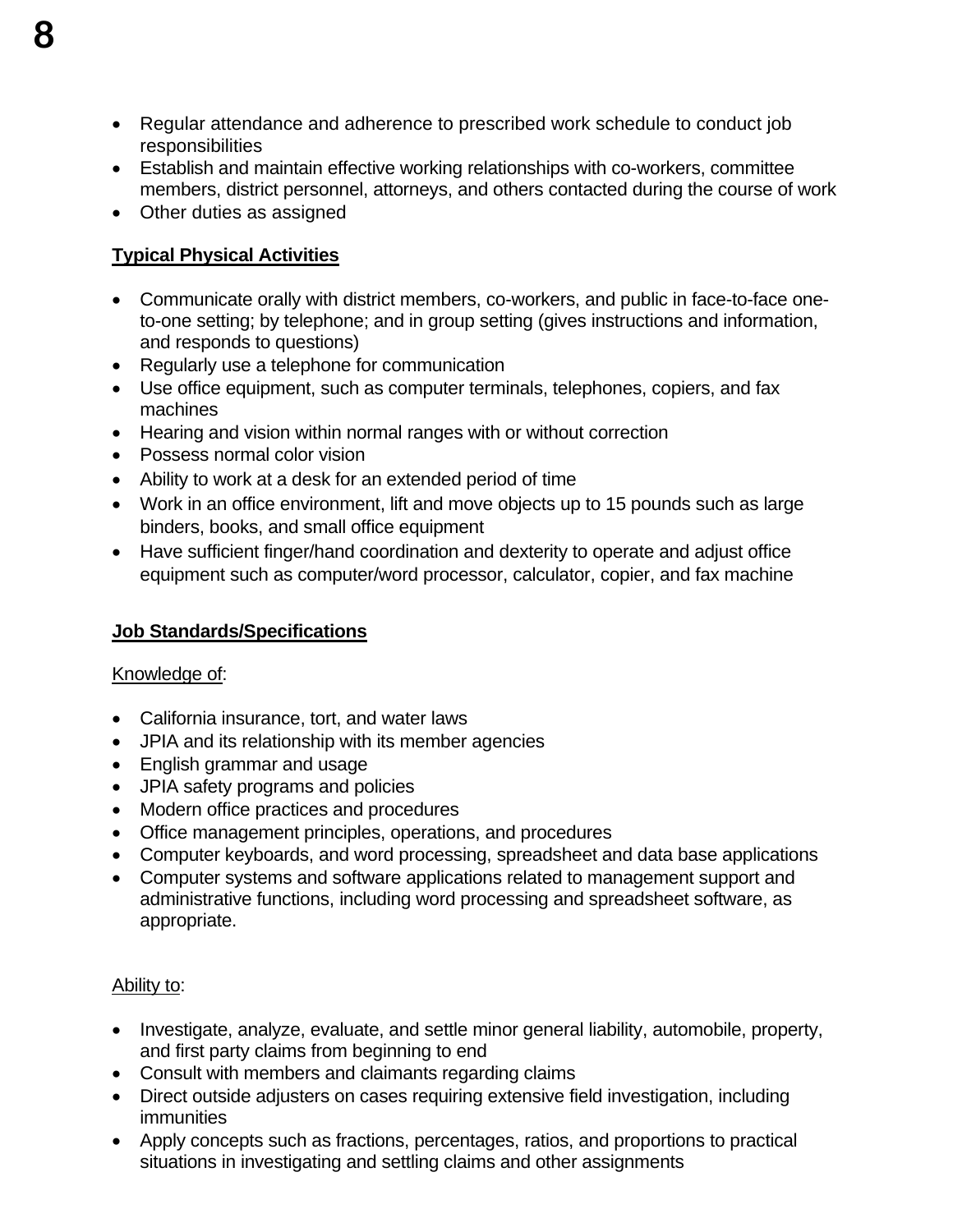- Communicate effectively, verbally and in writing
- Practice safe work habits
- Use standard office machines
- Perform a variety of complex and responsible administrative support work
- Effectively represent the JPIA, including its programs and policies, with the public and other agencies

# **Environmental Factors**

1. Exposure to the sun: 10% or less work time spent outside a building and exposed to the sun.

2. Irregular or extended work hours: Occasionally required to change working hours or work overtime.

# **Desirable Education and Experience**

Any combination of education and experience which would likely provide the necessary knowledge, skills, and abilities is qualifying.

# **License, Certificate, Registration Requirements**

Driver License: Possession of a valid California Class C Driver License will be required at the time of appointment. Failure to obtain or maintain such required license(s) may be cause for disciplinary action. Individuals who do not meet this requirement due to a physical disability will be considered for accommodation on a case-by-case basis.

\_\_\_\_\_\_\_\_\_\_\_\_\_\_\_\_\_\_\_\_\_\_\_\_\_\_\_\_\_\_\_\_\_\_\_\_\_\_\_\_\_\_\_\_\_\_\_\_\_\_\_\_\_\_\_\_\_\_\_\_\_\_\_\_\_\_\_\_\_\_

\_\_\_\_\_\_\_\_\_\_\_\_\_\_\_\_\_\_\_\_\_\_\_\_\_\_\_\_\_\_\_\_\_\_\_\_\_\_\_\_\_\_\_\_\_\_\_\_\_\_\_\_\_\_\_\_\_\_\_\_\_\_\_\_\_\_\_\_\_\_

I have reviewed this job description with my Supervisor and agree with its contents.

Employee Signature **Date** 

Supervisor Signature Date Date Contract and Date Date Date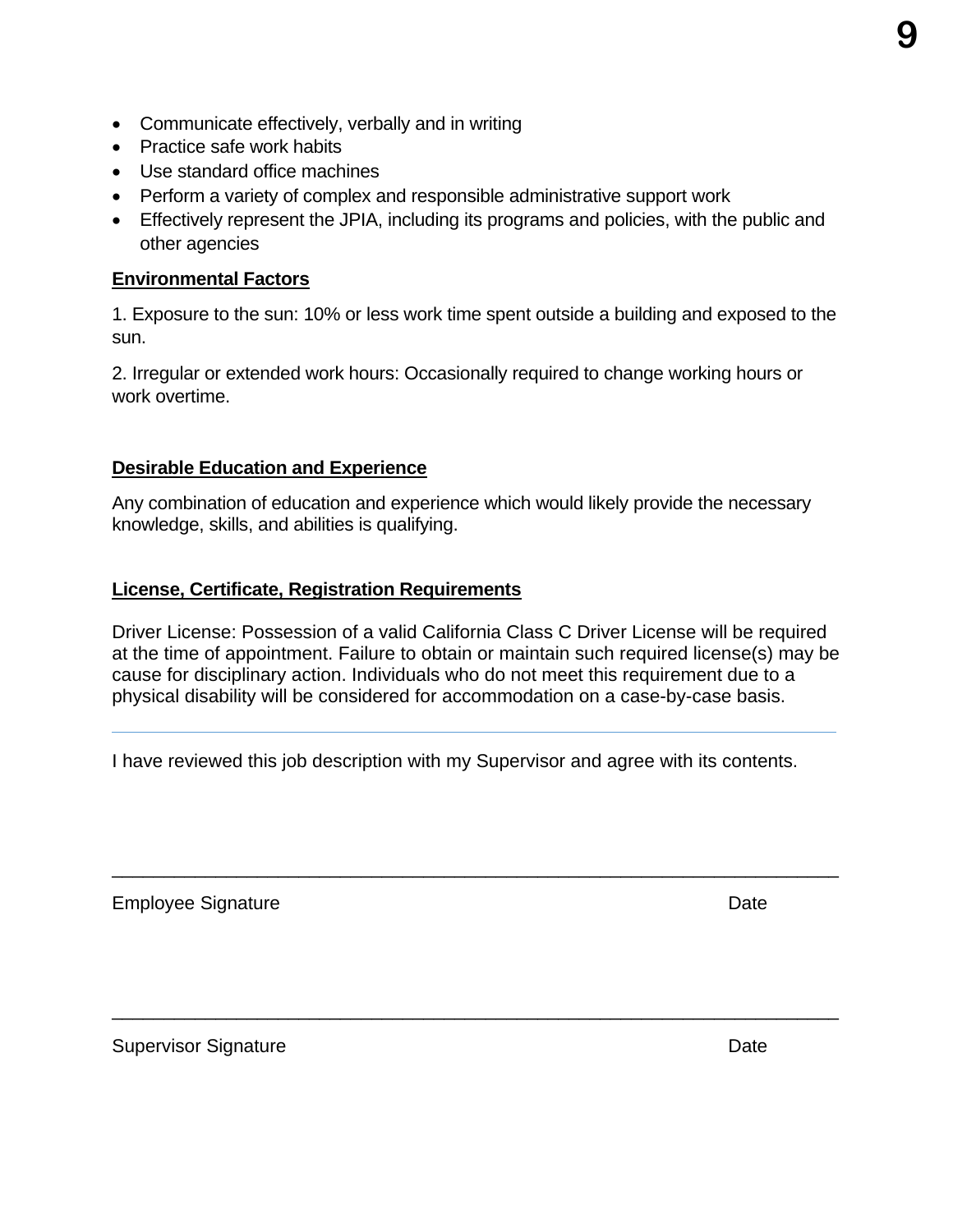# **ACWA JPIA ADMINISTRATIVE ASSISTANT I – TRAINING & ADMIN**

**Name: Reports to: Director of Administration Grade: 18 Salary Range: \$39,671-\$59,506 Status: Non-Exempt Date: November 2017** 

# **Definition/Summary**

Under general supervision, provides support to training and administration departments, and other areas, as needed.

# **Essential Functions**

- Enters information into Learning Management System; utilizes system to answer questions instruct districts on procedures
- Performs assignments utilizing computer based programs
- Key operator for Xerox machines
- Manages PDP enrollments; supports and communicates with students regarding requirements; orders and mails plaques and letters
- Works with the host district to finalize details for training classes
- Pulls reports from LMS as needed
- Reviews materials submitted by students for credit on recorded training classes
- Attends Training Conferences as administrative support, staffing registration desk
- Responsible for meeting preparation, set up and clean up, along with planning and purchasing
- Keeps office and kitchen supplies stocked; monitors inventory and makes purchases as needed
- Performs daily surface cleanup of breakroom, servery and meeting rooms
- Regular attendance and adherence to prescribed work schedule to conduct job responsibilities
- Establish and maintain cooperative working relationships with co-workers, outside agencies, and the public

# **Other Duties**

- Prepares correspondence and proof-read/check outgoing communication as requested
- Performs filing and recordkeeping paper and electronic
- Assists with JPIA conference meeting packets and registration as needed
- Assists with projects
- Assists with mail and shipping as needed
- Prepares meeting packets
- Coordinates recycling of paper
- Updates lobby powerpoint daily
- Prepare and mail annual Low Loss Ratio Awards
- Maintain the Safety Data Sheets (SDS) binder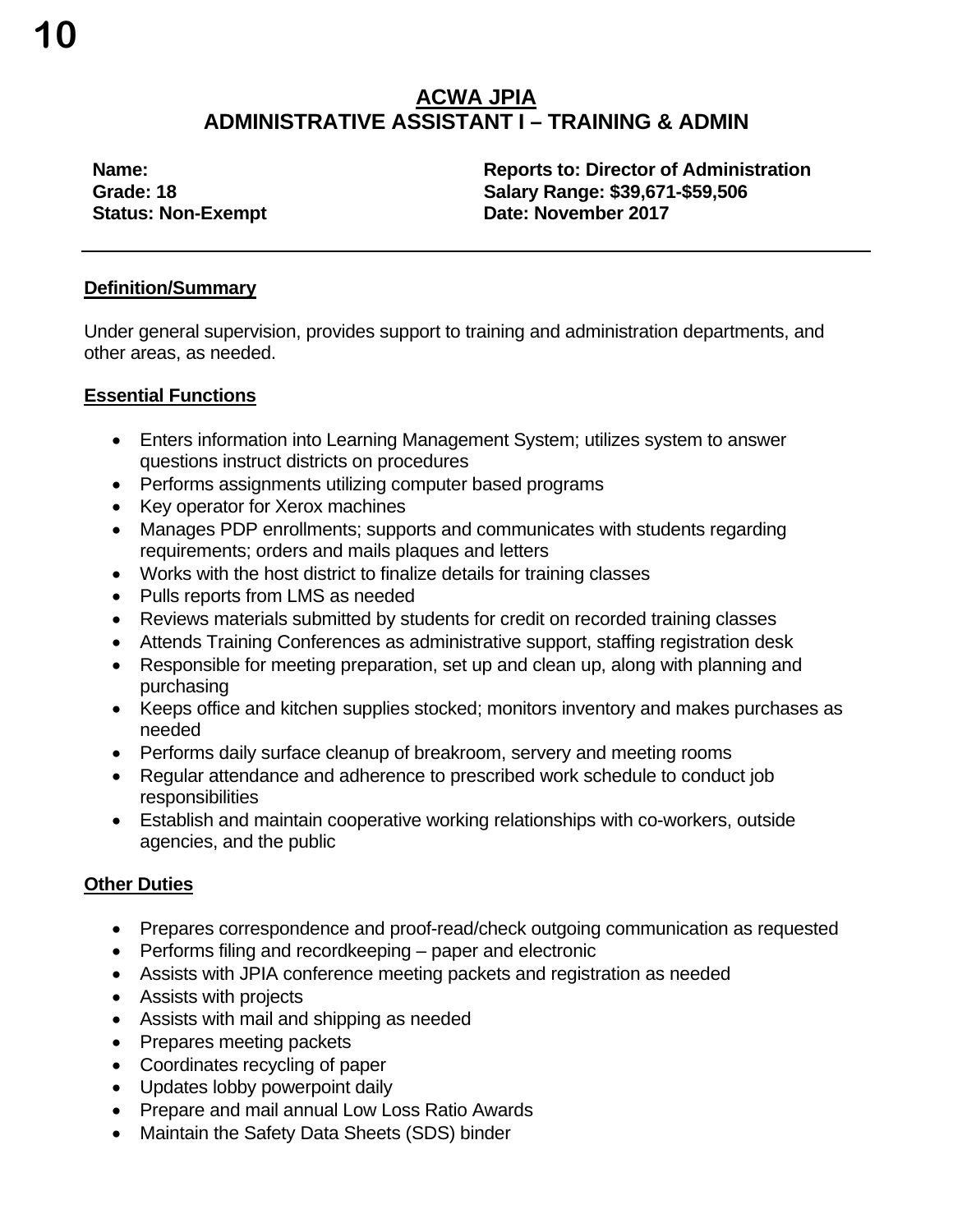- Provides backup for other Training Admins and Receptionist
- Coordinate and field questions regarding access to recorded webinars and testing
- Other duties as assigned

# **Job Standards/Specifications**

# Knowledge of:

- Operations, procedures, policies, and precedents of Training and Administration Departments;
- Modern office practices and procedures;
- Development and maintenance of filing and recordkeeping systems;
- Computer systems and software applications related to management support and administrative functions, including word processing and spreadsheet software, scanning and electronic filing, as appropriate;
- Correct English usage, spelling, grammar, and punctuation;
- JPIA and its relationship to its member agencies;
- Principles of work coordination;
- Safe work practices.

# Ability to:

- Perform a variety of complex and responsible administrative support work;
- Provide work coordination with other office support staff;
- Type at a rate of 50 words per minute from clear, legible copy;
- Prepare a variety of correspondence;
- Travel 3-4 times per year as needed;
- Perform research and prepare documents and reports;
- Utilize computers and applicable software in the performance of office and administrative support assignments;
- Follow verbal and written directions;
- Make basic arithmetical calculations;
- Use standard office machines:
- Talk to and interview others to obtain or exchange information;
- Prepare and organize a variety of information;
- Prioritize multiple tasks;
- Effectively represent the JPIA, including its programs and policies, with the public and other agencies.

# **Typical Physical Activities**

- Ability to work at a desk for an extended time period
- Insert and retrieve documents from a manual filing cabinet
- Lift and move objects up 25 pounds such as large binders, books, small office equipment and supplies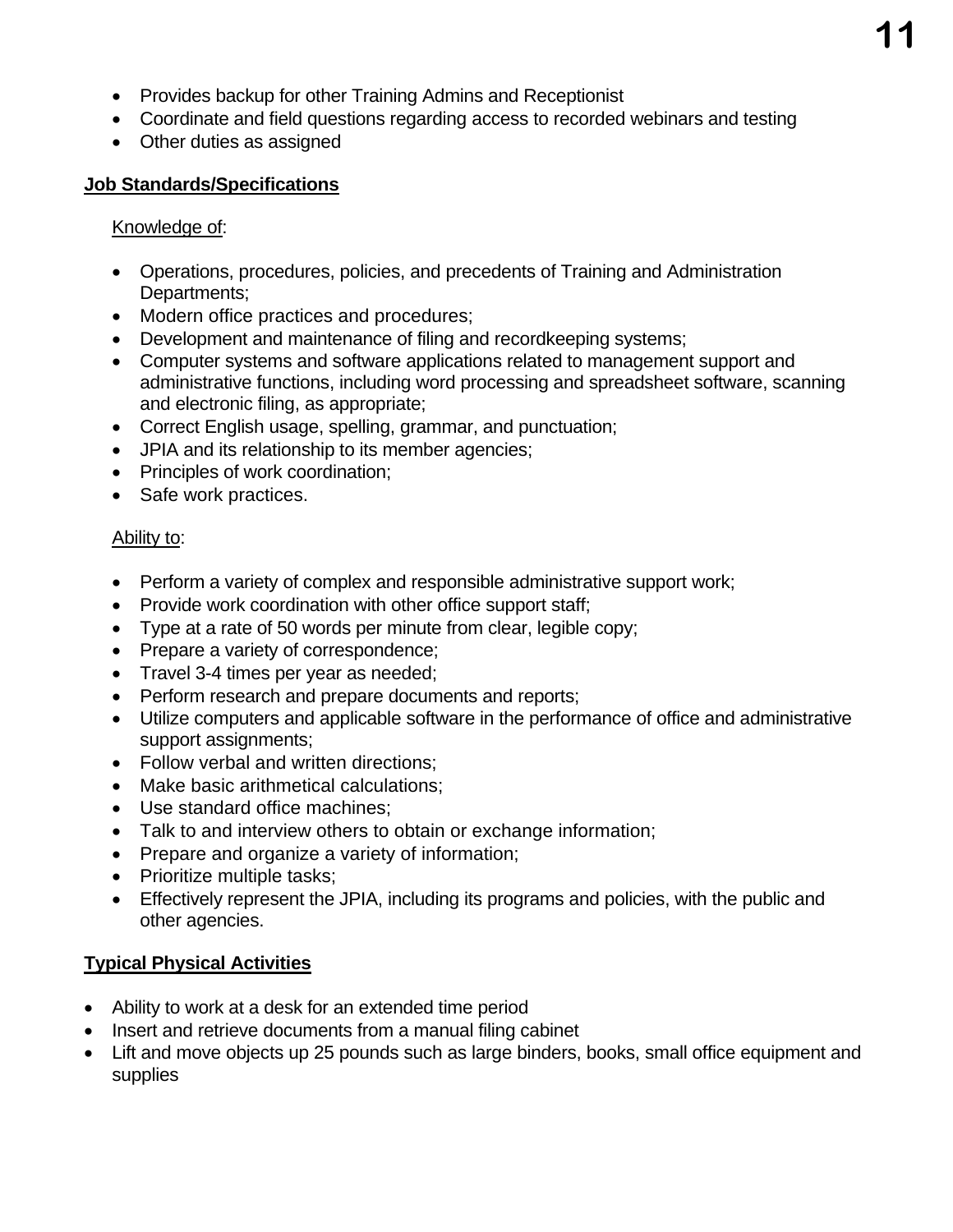- **12**
	- Have sufficient finger/hand coordination and dexterity to operate and adjust office equipment such as telephones, intercoms, fax machines, copiers, postage metering machine, typewriters and computer workstations.
	- Communicate orally with District management, co-workers, and the public in face-to-face, one-to-one and group settings.
	- Use a telephone for communication.
	- Sit for extended time periods.
	- Hearing and vision within normal ranges with or without correction.

# **Environmental Factors**

- 1. Exposure to the sun: 10% or less work time spent outside a building and exposed to the sun.
- 2. Irregular or extended work hours: Occasionally required to change working hours or work overtime.

# **Desirable Qualifications**

Any combination of education and experience that would likely provide the necessary knowledge and abilities is qualifying.

A typical way to obtain the knowledge and abilities would be:

Experience - Three years of increasingly responsible experience in performing a variety of office and administrative support work.

# **License Certificate Registration Requirement**

Driver License: Possession of a valid California Class C Driver License may be required at the time of appointment. Failure to obtain or maintain such required license(s) may be cause for disciplinary action. Individuals who do not meet this requirement due to a physical disability will be considered for accommodation on a case-by-case basis.

# **I have reviewed this Job Description with my Supervisor and agree with its contents.**

Employee Signature Date Date Contract and Date Date Date Date

Supervisor Signature Date Date Date

# *The specific statements shown in each section of this job description are not intended to be all-inclusive. They represent typical elements and criteria necessary to successfully perform the job.*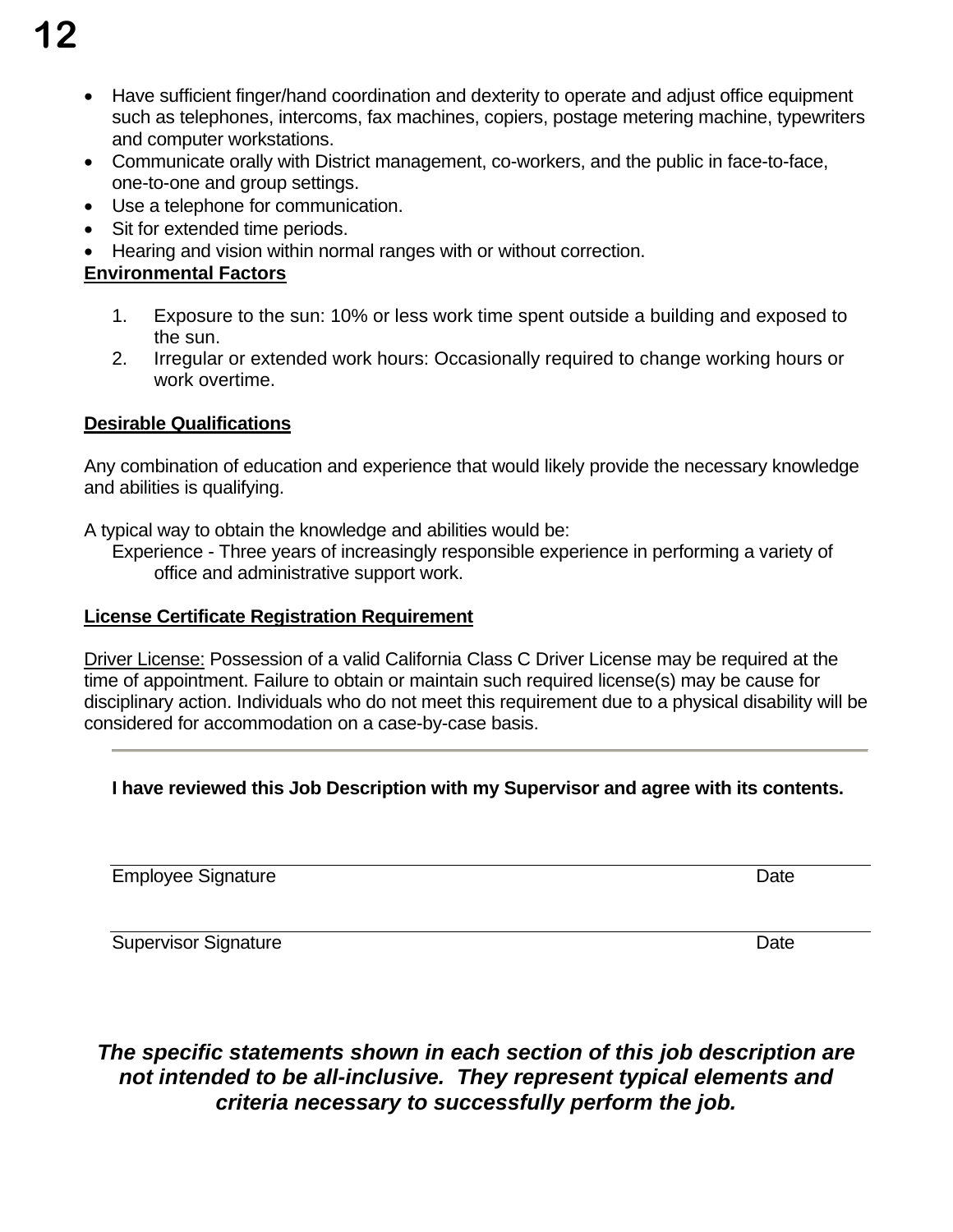# **ACWA JPIA ADMINISTRATIVE ASSISTANT III – TRAINING**

**Name: Reports to: Director of Administration Grade: 24 Salary Range: \$46,006-\$69,009 Status: Non Exempt Date: November 2017** 

# **Definition/Summary**

Under general supervision, provides support to training department and other areas as needed, acts as primary contact to districts and coordinates workflow in training department.

# **Essential Functions**

- As primary contact, responds to member's training needs conveyed by phone, email, paper mail and in-person
- Enters information into Learning Management System; utilizes system to answer questions instruct districts on procedure.
- Corresponds with LMS vendor to solve software problems or questions and suggest enhancements
- Oversees activities and training of training department administrative assistants
- Assists with training webinars and WebEx meeting attendees; extracts WebEx attendance information for use in various reports and LMS
- Processes service requests
- Processes instructor request information for preparation of training classes
- Manages Lending Library to include purchases, updating catalog, JPIA Premier publication and related duties
- Completes and sends facility confirmation form and host guidelines to host district
- Pulls reports in LMS as needed
- Distributes webinar blasts and the RCB
- Facilitates Training Conferences by: Entering class information, registering students, creating and mailing confirmation letters, creating badges for students and instructors, attendees list, evaluation form, request for certificate form, labels for information packets, and signs for classrooms
- Regular attendance and adherence to prescribed work schedule to conduct job responsibilities
- Establish and maintain cooperative working relationships with co-workers, outside agencies, and the public

# **Other Duties**

- Prepare correspondence and proof-read/check outgoing communication as requested
- Perform filing and recordkeeping paper and electronic
- Assist with JPIA conference meeting packets and registration as needed
- Assist Training manager with projects
- Provide backup for other Training Admins, Receptionist, and Office Assistant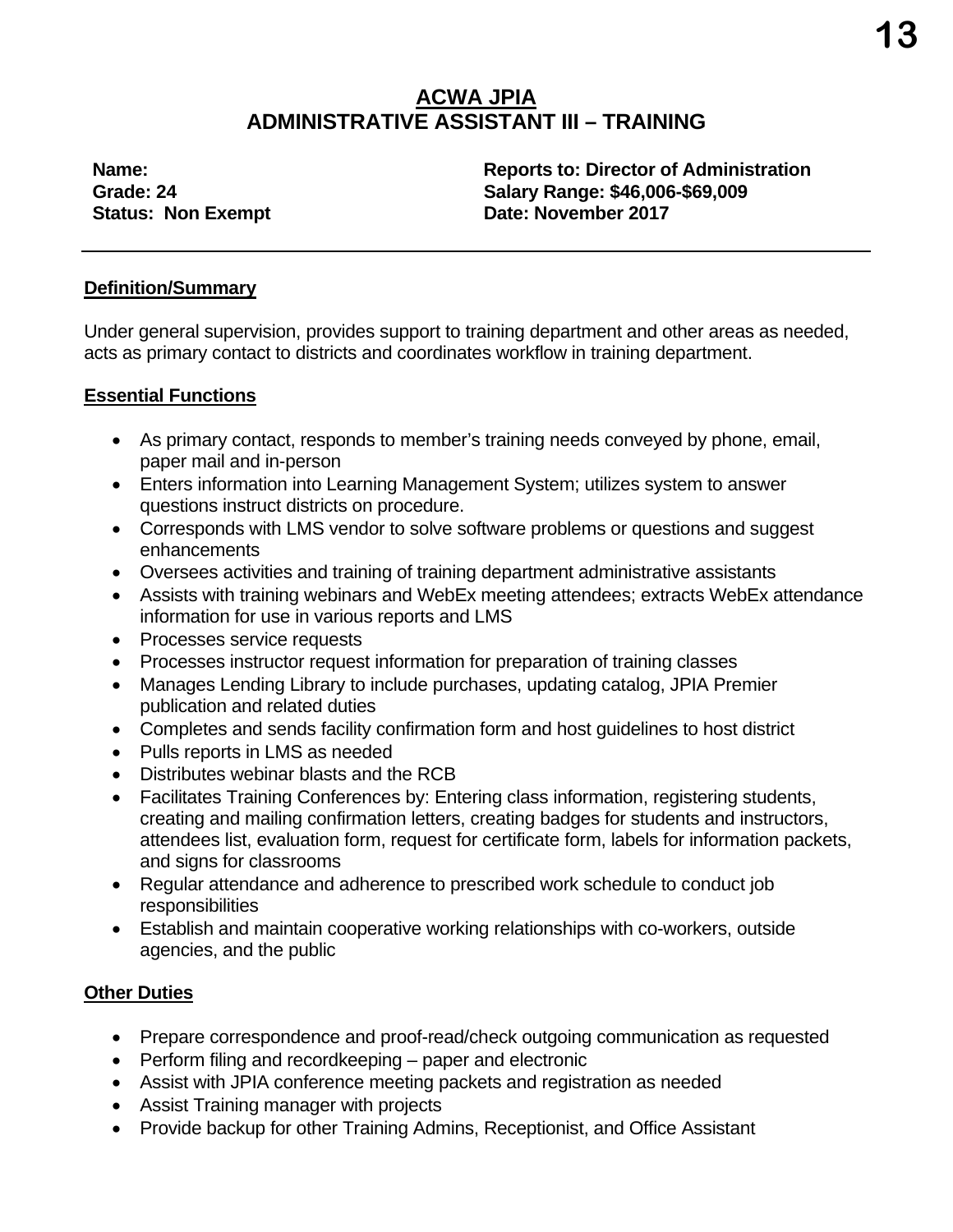- Create and post sign for classes held at the JPIA
- Other duties as assigned

# **Job Standards/Specifications**

# Knowledge of:

- Operations, procedures, policies, and precedents of Training Department.
- Modern office practices and procedures
- Development and maintenance of filing and recordkeeping systems.
- Computer systems and software applications related to management support and administrative functions, including word processing and spreadsheet software, as appropriate.
- Correct English usage, spelling, grammar, and punctuation.
- JPIA and its relationship to its member agencies.
- Principles of work coordination.
- Safe work practices.

# Ability to:

- Utilize computers and applicable software in the performance of office and administrative support assignments.
- Type at a rate of 50 words per minute from clear, legible copy.
- Provide work coordination with other office support staff.
- **Perform a variety of complex and responsible administrative support work**
- Follow verbal and written directions.
- Make basic arithmetical calculations.
- Use standard office machines.
- Talk to and interview others to obtain or exchange information.
- Prepare and organize a variety of information.
- Prioritize multiple tasks.
- Prepare a variety of correspondence.
- Perform research and prepare documents and reports.
- Effectively represent the JPIA, including its programs and policies, with the public and other agencies.

# **Typical Physical Activities**

- Ability to work at a desk for an extended time period
- Insert and retrieve documents from a manual filing cabinet
- Lift and move objects up 25 pounds such as large binders, books, small office equipment and supplies
- Have sufficient finger/hand coordination and dexterity to operate and adjust office equipment such as telephones, intercoms, fax machines, copiers, postage metering machine, typewriters and computer workstations.
- Communicates orally with District management, co-workers, and the public in face-to-face, one-to-one and group settings.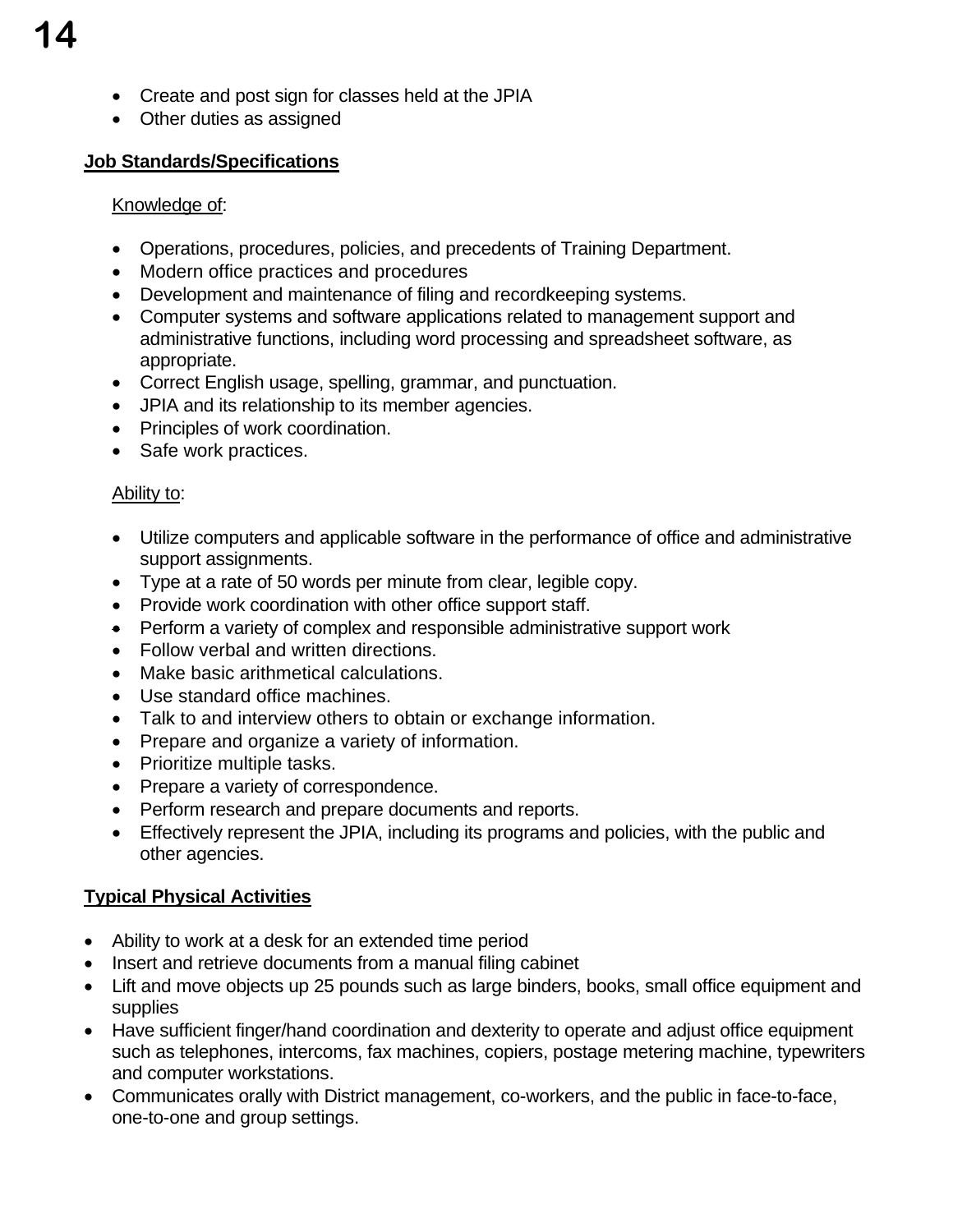- Use a telephone for communication.
- Sit for extended time periods.
- Hearing and vision within normal ranges with or without correction.

### **Environmental Factors**

- 1. Exposure to the sun: 10% or less work time spent outside a building and exposed to the sun.
- 2. Irregular or extended work hours: Occasionally required to change working hours or work overtime.

### **Desirable Qualifications**

Any combination of education and experience that would likely provide the necessary knowledge and abilities is qualifying.

A typical way to obtain the knowledge and abilities would be:

Experience - Three years of increasingly responsible experience in performing a variety of office and administrative support work.

### **License Certificate Registration Requirement**

Driver License: Possession of a valid California Class C Driver License may be required at the time of appointment. Failure to obtain or maintain such required license(s) may be cause for disciplinary action. Individuals who do not meet this requirement due to a physical disability will be considered for accommodation on a case-by-case basis.

# **I have reviewed this Job Description with my Supervisor and agree with its contents.**

Employee Signature Date

Supervisor Signature Date Date Contract and the Date Date Date Date Date

# *The specific statements shown in each section of this job description are not intended to be all-inclusive. They represent typical elements and criteria necessary to successfully perform the job.*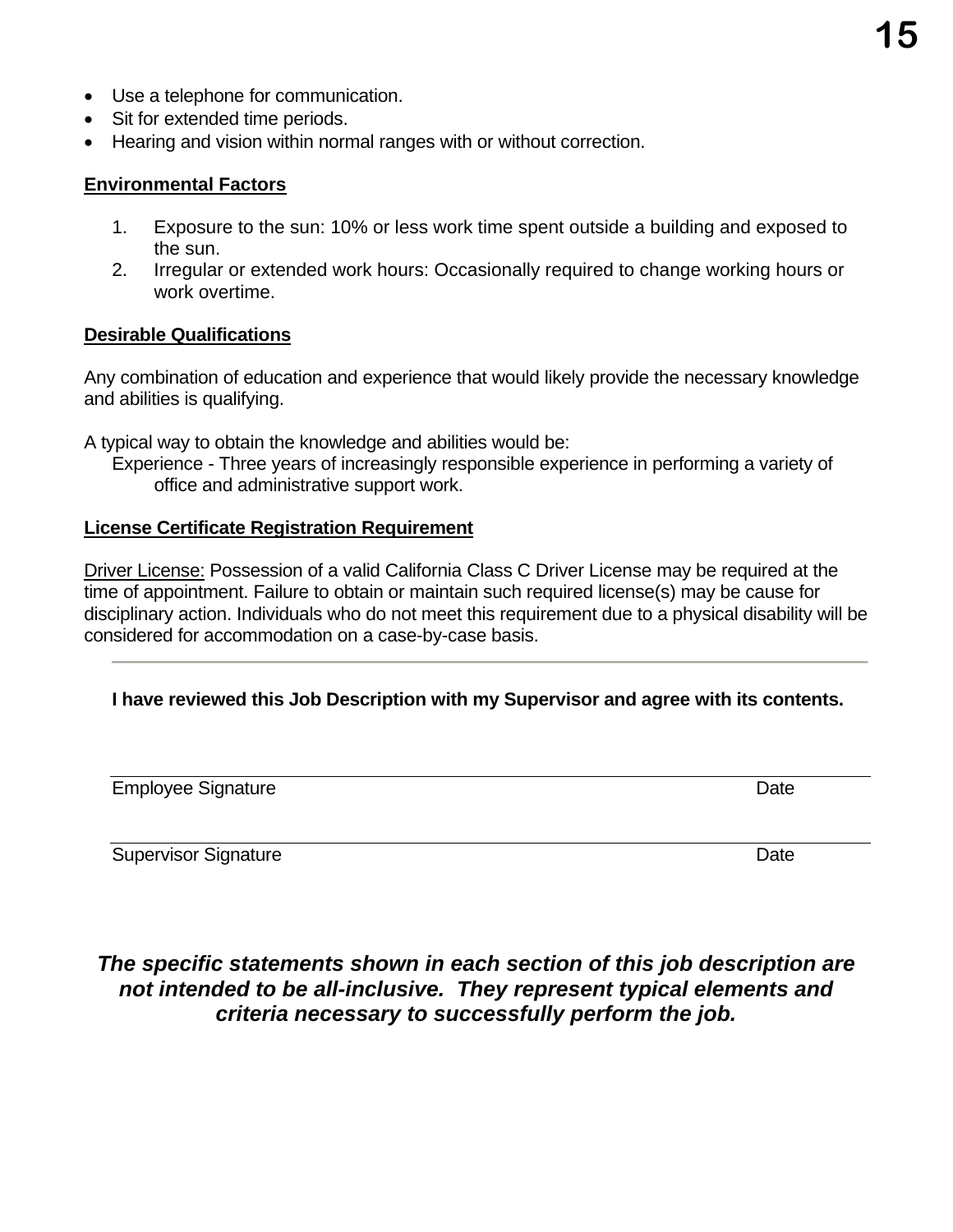# **BACKGROUND**

The JPIA currently absorbs 100% of the cost of retiree and retiree dependent health care if the dependent's age plus years of service equals 75 or more. The percentage decreases on a sliding scale to 50% with age plus service equaling 65.

# **CURRENT SITUATION**

Retiree medical benefits are one of the greatest increasing line items for organizations. Committing to absorbing 100% of all costs for most employees will, over time, create a greater and greater liability for the JPIA. Many members in the JPIA pool offer no or very little contribution towards retiree medical.

### **RECOMMENDATIONS**

That the Personnel Committee recommend to the Executive Committee that JPIA no longer provide retiree medical coverage for all those hired on or after January 1, 2018.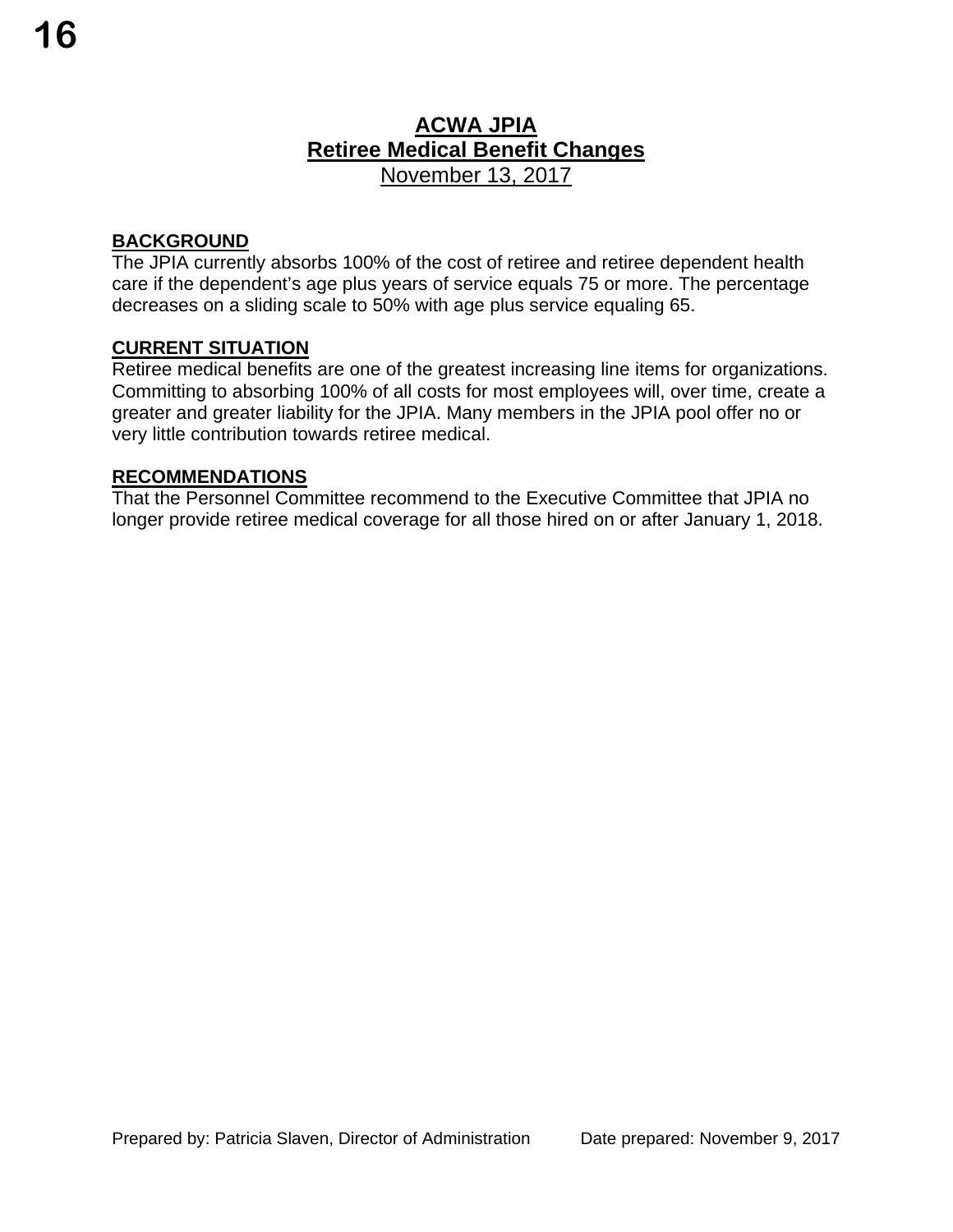# **ACWA JPIA Employee Handbook Changes**  November 13, 2017

### **BACKGROUND**

The JPIA updates its Employee Handbook regularly and presents changes to the Personnel Committee for recommendation to the Executive Committee as necessary.

# **CURRENT SITUATION**

Although the Employee Handbook was updated in July 2017, several additional changes are necessary. A "red-lined" version will be handed out at the meeting. Highlights include:

- Change to VSP for vision insurance
- Dress policy
- Retiree medical benefits change
- Cosmetic changes such as removing capitalization and specific names.

### **RECOMMENDATIONS**

That the Personnel Committee discuss the changes and make a recommendation to the Executive Committee for approval.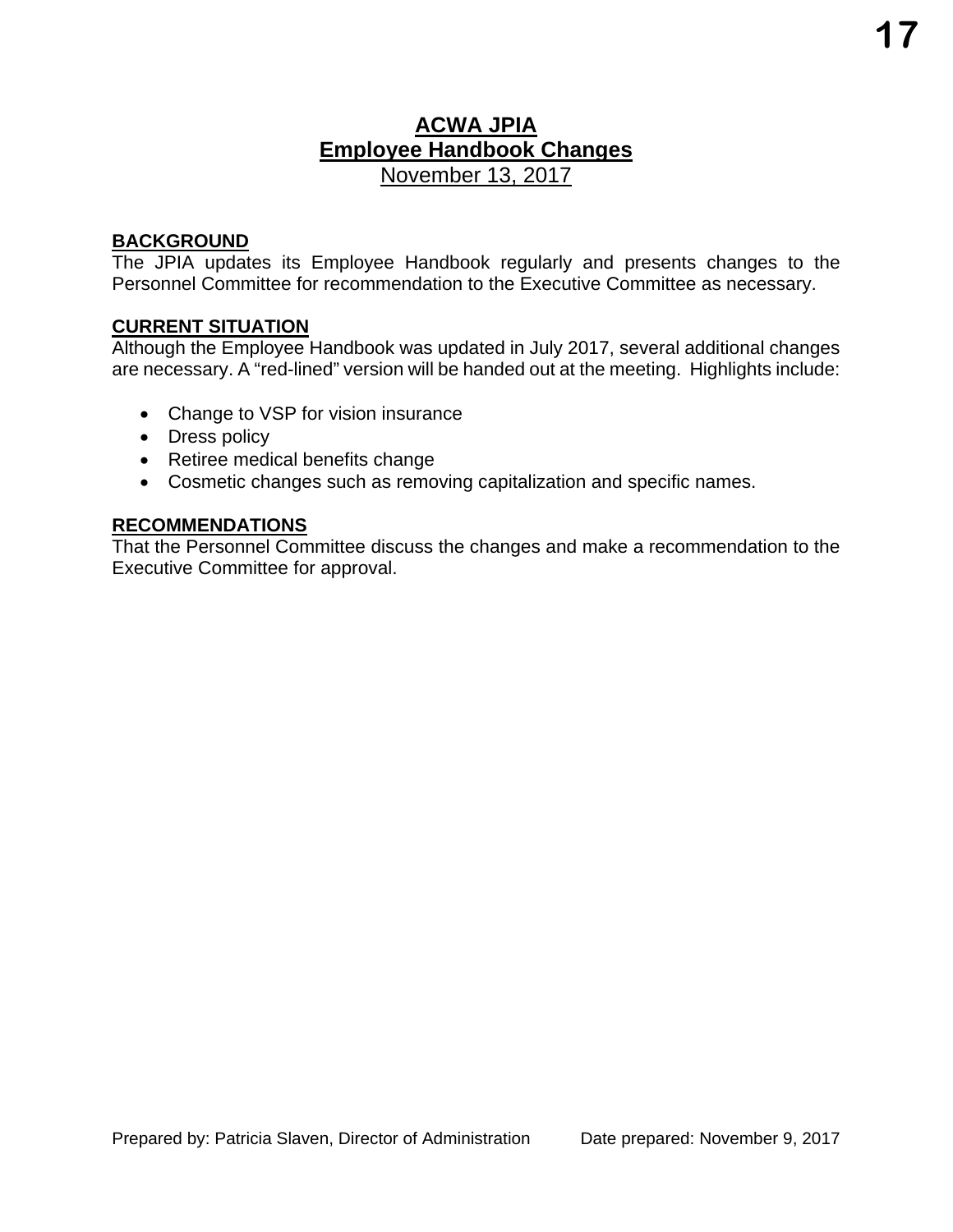# **ACWA JPIA Possible Future Changes In/Addition to Benefits**  November 13, 2017

# **BACKGROUND**

The Personnel Committee has asked to allow time during the meetings to discuss future ideas and trends.

# **CURRENT SITUATION**

Offering innovative and critical benefits can impact the retention and attraction of staff. Those entering the workforce are looking for different benefits than some that have been traditionally offered. In order to remain competitive and continue to offer our existing employees options, there are several items being researched for possible further action.

- 1. 125 Plan where employees can save money pre-tax to use for any medical related, child or elder care, and more.
- 2. Vacation buy back public employees have generous vacation accruals and therefore, many approach their maximum amount to accrue after years of service. This option would allow staff to 'cash-in' 40 hours of vacation; take the money in lieu of the time off. Though the JPIA does not wish to incentivize staff not to take vacation time – it is an important time for renewal, rest and relaxation – this would be a nice option. The policy could be set up to require that the annual accrual time actually be taken off and then the additional week could be taken as cash.
- 3. Telecommute options allow staff to work from home if job type and responsibilities are conducive to such an arrangement.

# **RECOMMENDATIONS**

None, informational only.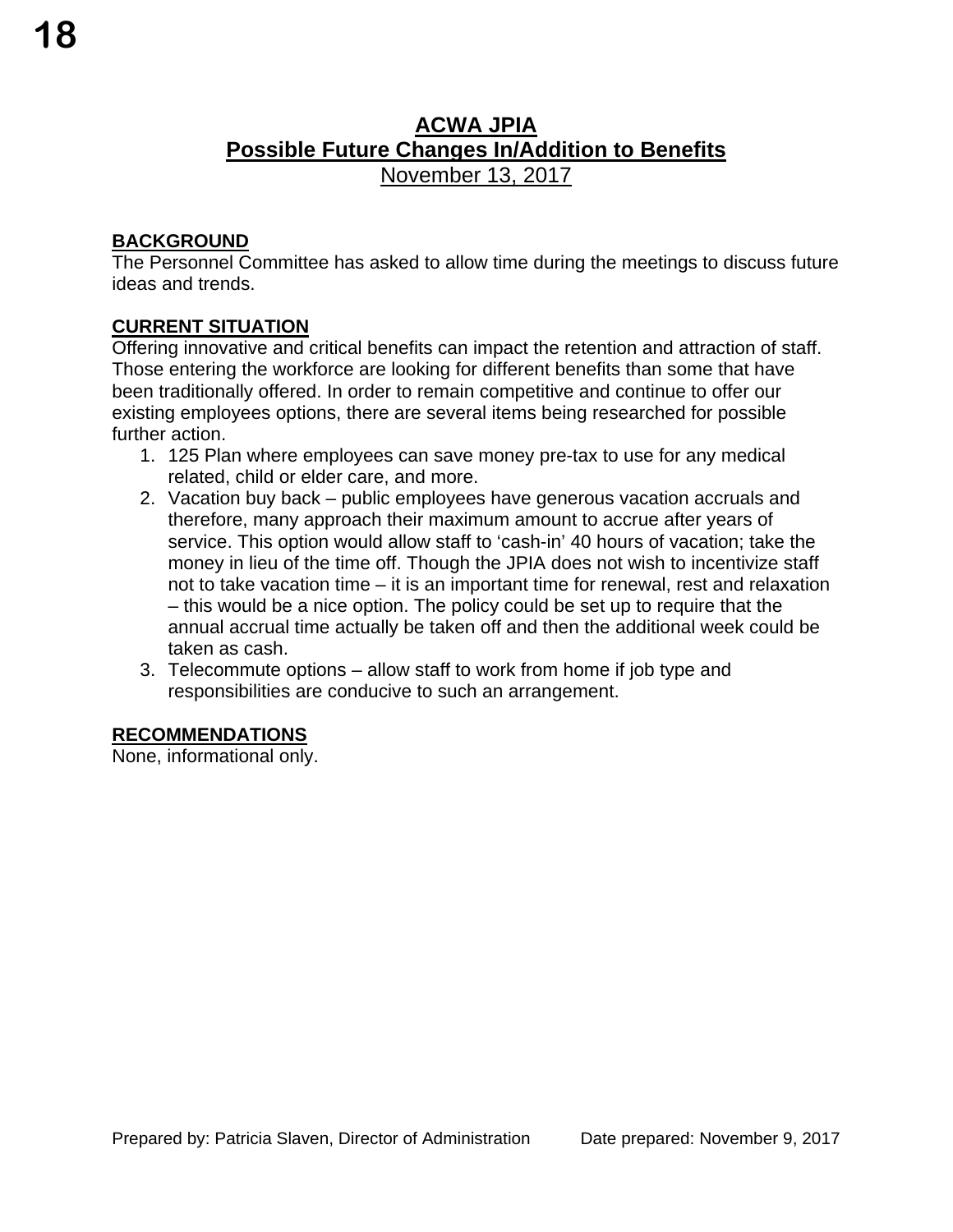# **ACWA JPIA Staffing Status and Activities**  November 13, 2017

# **BACKGROUND**

The Personnel Committee has asked to be kept up-to-date on the staffing status and activities.

# **CURRENT SITUATION**

Staff and staffing activities since the last Committee meeting on August 29, 2017:

- Jocelyn Clark is on maternity leave and is expected to be back November 13. Heidi Sander and Suzanne Wallace are helping cover in her absence. A temp was brought in when Suzanne was needed for Property billings.
- Staff Performance Appraisals were held in the month of September.
- Staff received their merit increases and incentive awards on October 1st.
- In order to encourage staff to utilize all the resources available through our EAP, a scavenger hunt was created. If all questions answered correctly, staff was entered into a drawing for a \$20 gift card.
- The Social Committee sponsored an Un-birthday party event. Games were played, cupcakes were served, gifts opened and fun was had by all.
- The JPIA Open Enrollment period ran from October 11 to November 3. This is the only time that staff and retirees are allowed to switch benefit plans.
- On October 16, JPIA offered a webinar on cyber-security for water agencies, instructed by Kevin Morley, Manager of Federal Relations for AWWA. There were over 60 attendees on line and additional staff have viewed the recording.
- JPIA hosted the northern California HR group in October. Attendees learned about ACWA's NexGen initiative with a presentation by Tiffany Giammona, along with a session from MHN on Managing Stress for Yourself and Your Staff. Thirty persons attended and 15 plugged in via the web.
- Leadership Essentials Program graduated 23 and started two new cohorts of 15 each.
- JPIA recognized Breast Cancer Awareness month with the wearing of pink on one day with a raffle for those that participated; staff could pay \$5 per day to wear jeans which raised over \$700 for American Cancer Society; staff could complete a cancer awareness quiz and receive an Amazon gift card.
- The following webinars were offered to staff:
	- 9/13/17 Organizing and Managing Data in MS Excel
	- 9/26/17 Designing Brochures, Newsletters, Reports and More
	- 10/11/2017 Inspired Design Basic for Non Graphic Designers
	- 10/23/17 Persuasive Communication: Building Trust and Influence

# **RECOMMENDATIONS**

None, informational only.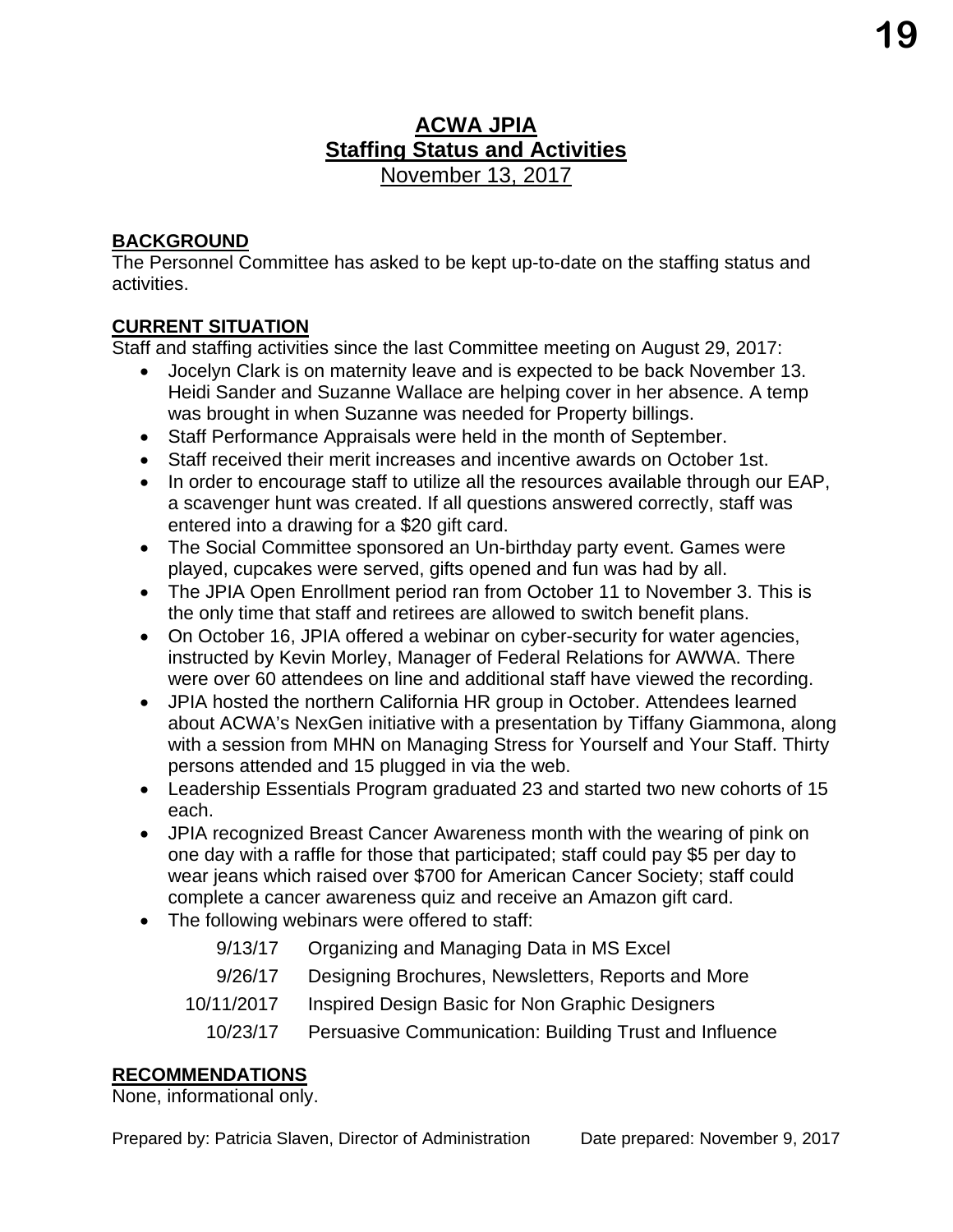É

JPIA MEETING & CONFERENCE CALENDAR - 2018 **JPIA MEETING & CONFERENCE CALENDAR – 2018** 

|                 | RISK<br>MGMT            |                     |               | 3:00 PM       |               |          |          |                                          |                           |          |                                                           |         |         |          |                                                  |
|-----------------|-------------------------|---------------------|---------------|---------------|---------------|----------|----------|------------------------------------------|---------------------------|----------|-----------------------------------------------------------|---------|---------|----------|--------------------------------------------------|
|                 | Work<br>Comp            |                     |               |               |               |          | 8:30 AM  |                                          |                           |          |                                                           |         |         |          |                                                  |
| PROGRAMS        | Property                |                     | 10:00 AM      |               |               |          |          |                                          |                           |          |                                                           |         |         |          |                                                  |
|                 | Liability               |                     |               |               |               |          | 9:45 AM  |                                          |                           |          |                                                           | 3:00 PM |         |          |                                                  |
|                 | <b>Benefits</b><br>Emp. |                     |               |               |               | 10:00 AM |          |                                          |                           | 9:00 AM  |                                                           |         |         |          |                                                  |
| FINANCE         | <b>AUDIT</b><br>ಠ       |                     |               | 1:00 PM       |               |          |          | ACWA CONFERENCE MAY 8 TO 11 - SACRAMENTO |                           |          |                                                           | 1:00 PM |         |          | ONFERENCE NOVEMBER 27 TO NOVEMBER 30 - SAN DIEGO |
|                 | PERSONNEL               | 11:00 AM<br>ONTARIO |               |               |               |          |          |                                          | 1:00 AM<br><b>ONTARIO</b> |          | CAJPA CONFERENCE SEPTEMBER 12 TO 14 - SOUTH LAKE TAHOE CA |         |         |          | <b>O ANAC</b>                                    |
|                 | <b>EXECUTIVE</b>        |                     | 1:00 PM       |               | 8:30 AM       |          | 11:00 AM |                                          |                           | 1:00 PM  |                                                           |         | 8:30 AM | 10:30 AM |                                                  |
| <b>BOARD OF</b> | <b>DIRECTORS</b>        |                     |               |               |               |          | 1:30 PM  |                                          |                           |          |                                                           |         |         | 1:30 PM  |                                                  |
|                 | MEETING<br>DATES        | <b>JAN 18</b>       | <b>JAN 30</b> | <b>MAR 19</b> | <b>MAR 20</b> | APR 4    | MAY7     | <b>MAY8</b>                              | JUN7                      | o<br>Jul |                                                           | SEP 17  | SEP 18  | Nov 26   | <b>Nov 27</b>                                    |

|                    | Z<br>S   | m<br>⊞  | <b>MAR</b> | APR<br>K       | ΧΥΜ            | ろう | $\frac{1}{2}$ | <b>AUG</b> | <u>၉</u><br>၁၉                   | —<br>O | ⋝<br>20         | ں<br>20<br>20 |
|--------------------|----------|---------|------------|----------------|----------------|----|---------------|------------|----------------------------------|--------|-----------------|---------------|
| CLOSED<br>Í<br>i   | ļ<br>C L | ¢<br>ת  |            |                | 88             |    | 1             |            | ω                                |        | ה/הה/ה<br>21277 | 24/25         |
| ပ္ပ<br>į<br>Ц<br>å | ∞        | I,<br>Ω | Ю          | √<br>c         | $\overline{4}$ | 4  | ¢<br>√        | ဖ          | $\mathbf$<br>$\overline{a}$<br>₹ |        | Ю               | ¢<br>)        |
| 。<br><b>TAFF</b>   | c<br>⊃   | 4       | 4          | $\tilde{\tau}$ | $\overline{1}$ | చ  | ţ             | $\infty$   |                                  | 0      | $\overline{4}$  | უ             |
| 鸟<br>(             |          |         |            |                |                |    |               |            |                                  |        |                 |               |

**20**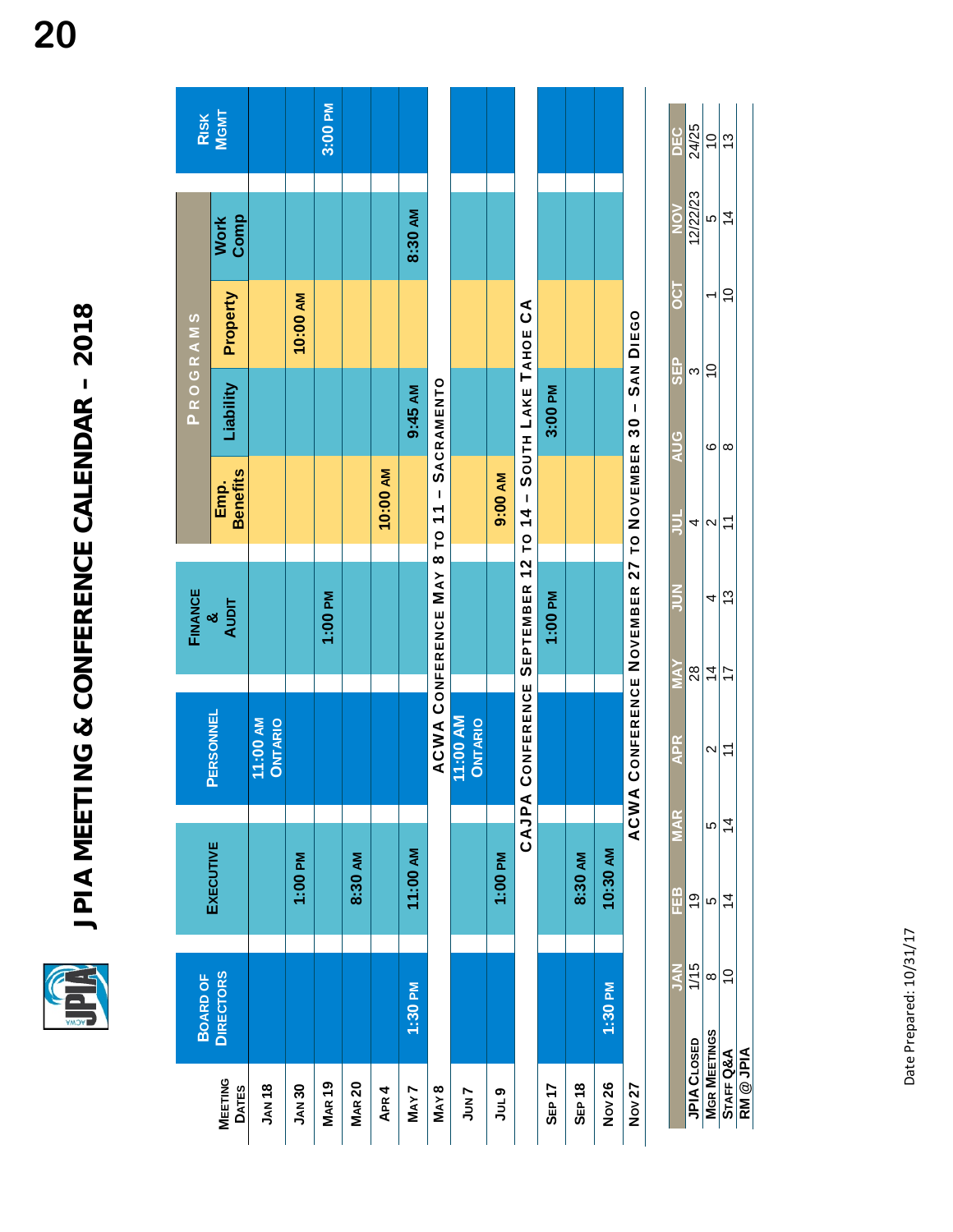| Two-party: \$8,000     | Two-party: \$10,4800 |
|------------------------|----------------------|
| <b>Family: \$8,000</b> | Family: \$10,4800    |

# **Calculating the "Balance**"

To allow eligible participants to contribute to the HSA without reducing JPIA contributions, the "balance" used to determine the JPIA's contribution will not be the actual balance in the HSA, but will be calculated this way:

2016 "balance": 2015 Employer contribution minus 2015 withdrawals 2017 "balance": 2016 "balance" plus 2016 employer contribution minus 2016 withdrawals and so on...

When "balance" nears twice the maximum-out-of-pocket, prorating will apply. JPIA's contribution will be *between* the full contribution and half of the deductible.

In the third year enrolled in the Kaiser CDHP or the fourth year enrolled in the Anthem CDHP, it is possible that the HSA "balance" could reach twice the maximum out of pocket. That is the point at which the employer HSA contribution is reduced. Therefore, from those years forward (and for every year since enrollment for calculation purposes) eligible participants will need to provide documentation showing total distributions from the HSA. In early January, JPIA will deposit half of the annual deductible into the eligible participant's HSA.

IRS Form 1099-SA or the HSA Year End Statement must be submitted to the Finance department by the second week of February at the latest, to document annual distributions from the HSA. The balance of the employer contribution, if any, will be deposited in the eligible participant's HSA by the third week of February.

**Recipients must be eligible to contribute to an HSA, in order to receive the employer contribution. Due to IRS restrictions, those enrolled in Medicare may not contribute to an HSA.** See IRS Publication 969 for detailed information about Health Savings Accounts.

Participants have the option to switch medical plans each year during Open Enrollment.

JPIA contributions to HSAs shall not exceed the difference in annual cost between the traditional Kaiser HMO or Classic PPO plans and the corresponding CDHP. The Executive Committee reserves the right to review, revise and alter the JPIA's contribution to HSAs, depending on the cost of the program and the fiscal condition of the JPIA.

- f. Providers: As provided by the JPIA.
- g Benefits Provided: See information provided for details.

# **2. Retiree Health Benefits**

a. Eligibility for Participation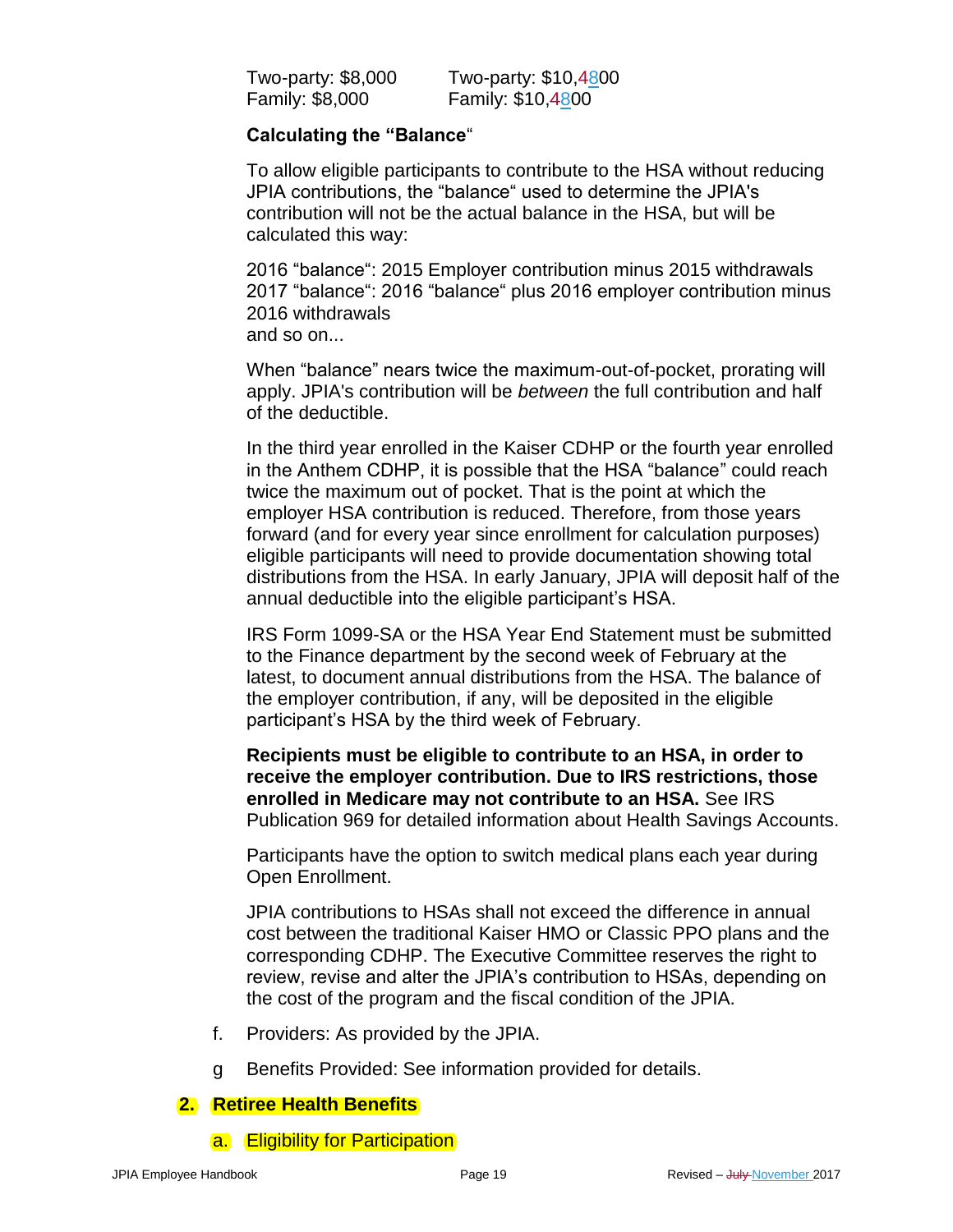Employees hired after January 1, 2018 will not be eligible to participate in the JPIA's Retiree Health Benefit Plan (RHBP).

All regular full-time employees hired before January 1, 2018 are eligible for participation in the JPIA's Retiree Health Benefit Plan (RHBP). Regular full-time eligible employees will require a minimum age of 55 years and a minimum ten years of employment upon retirement of active employment with the JPIA. Regular full-time eligible employees working less than 40 hours per week and more than 30 hours per week will be eligible when they have reached a minimum age of 55 years and a minimum of 20,800 hours of service (2,080 hours = 1 year of service). Changes in employment status will be pro-rated accordingly. The following schedule should be followed:

| Age + Years of Service | JPIA's Percentage of<br><b>Premium Payment</b> |
|------------------------|------------------------------------------------|
| 65                     | 50%                                            |
| 66                     | 55%                                            |
| 67                     | 60%                                            |
| 68                     | 65%                                            |
| 69                     | 70%                                            |
| 70                     | 75%                                            |
| 71                     | 80%                                            |
| 72                     | 85%                                            |
| 73                     | 90%                                            |
| 74                     | 95%                                            |
| 75+                    | 100%                                           |

For example, the combination of age (minimum 55) plus years of service with the JPIA (minimum 10) equals 65 points, which would make the employee eligible for 50% of his/her benefits to be paid for by the JPIA upon retirement from the JPIA. Points will be added in increments of five percent for each additional year of service with the JPIA until the combination of age and of JPIA service reaches 75 points (maximum number), at which time the employee would be eligible for 100 percent of his/her benefits being paid for by the JPIA upon normal retirement from the JPIA.

b. Participation in the Retiree Health Benefit Plan (RHBP)

Eligible retirees may participate in the RHBP, as well as eligible dependents, as defined in Section B above, and in accordance with current law. It is the retiree's responsibility to notify the JPIA in writing of any changes.

### Spouse/Domestic PartnerDomestic Partner

An eligible and enrolled spouse/dDomestic pPartner of an eligible employee may enroll in the RHBP, with premiums being paid according to the eligible employee's status on the matrix provided, regardless of the dependent's age.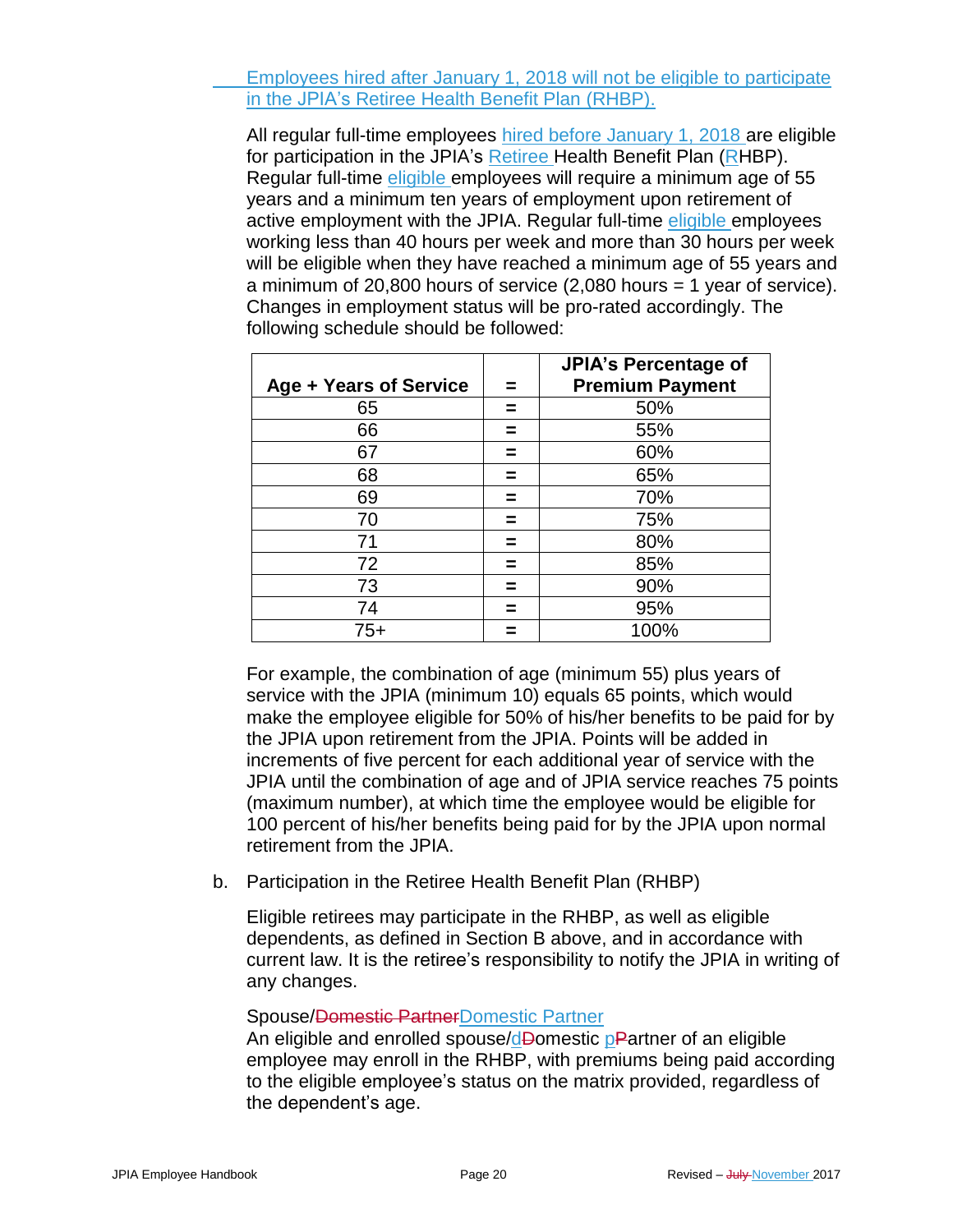- e. Provider: As provided by the JPIA.
- f. Benefits Provided: See information provided for details.
- g. Where To File Claims: As provided by the carrier or see the Director of Administration.

# **4. Vision Plan**

The JPIA offers VSP to cover many expenses related to vision needs.'s Vision Care Plan is designed to aid you in the purchase of a broad range of necessary vision care services and treatments. For the plan to work successfully, it is important that costs be kept reasonable. The costs are governed by the claims that employees submit.

When arranging vision care, discuss the charges with the eye care provider. Be sure you are satisfied that the charges are no more than you would pay if you did not have the vision plan and not more than is generally charged in your area for similar services. Also, be sure only necessary services are ordered.

- a. Persons Eligible: Regular full-time employees and their eligible dependents.
- b. Waiting Period: First day of the month following one month of continuous employment.
- c. Employee Contribution: None.
- d. Employer Contribution: Total cost for employee and eligible dependents.
- e. Benefits Provided:
	- VSP provides access to care from great eye doctors, quality eyewear, and affordability, all at the lowest out-of-pocket costs to the employee. See the VSP Benefits Summary for details. You and your dependents will each be entitled to \$500 every two years in necessary vision care services and treatments as prescribed by an eye care provider. The "two year window" begins when you submit your first claim or would go back to the date you submitted your last claim (providing that was within the past two years) and "roll" for a two-year period. This includes all vision exams, prescription lenses, frames, contacts, and other services. It will be your responsibility to keep track of these expenses.
- It is expected, however, that you will first purchase any vision/eye care products needed to perform your job duties (i.e., computer use, safety glasses, etc.). Other needs, such as an extra pair of prescription glasses/sunglasses, special products, should be secondary when considering the \$500 benefit described above.
- f. Where To File Claims: Request a copy of your vision care summary from Finance; fill out a "Check Request Form", attach all original receipts and your vision care summary, sign it and give it to your manager for approval. Your manager should forward the approved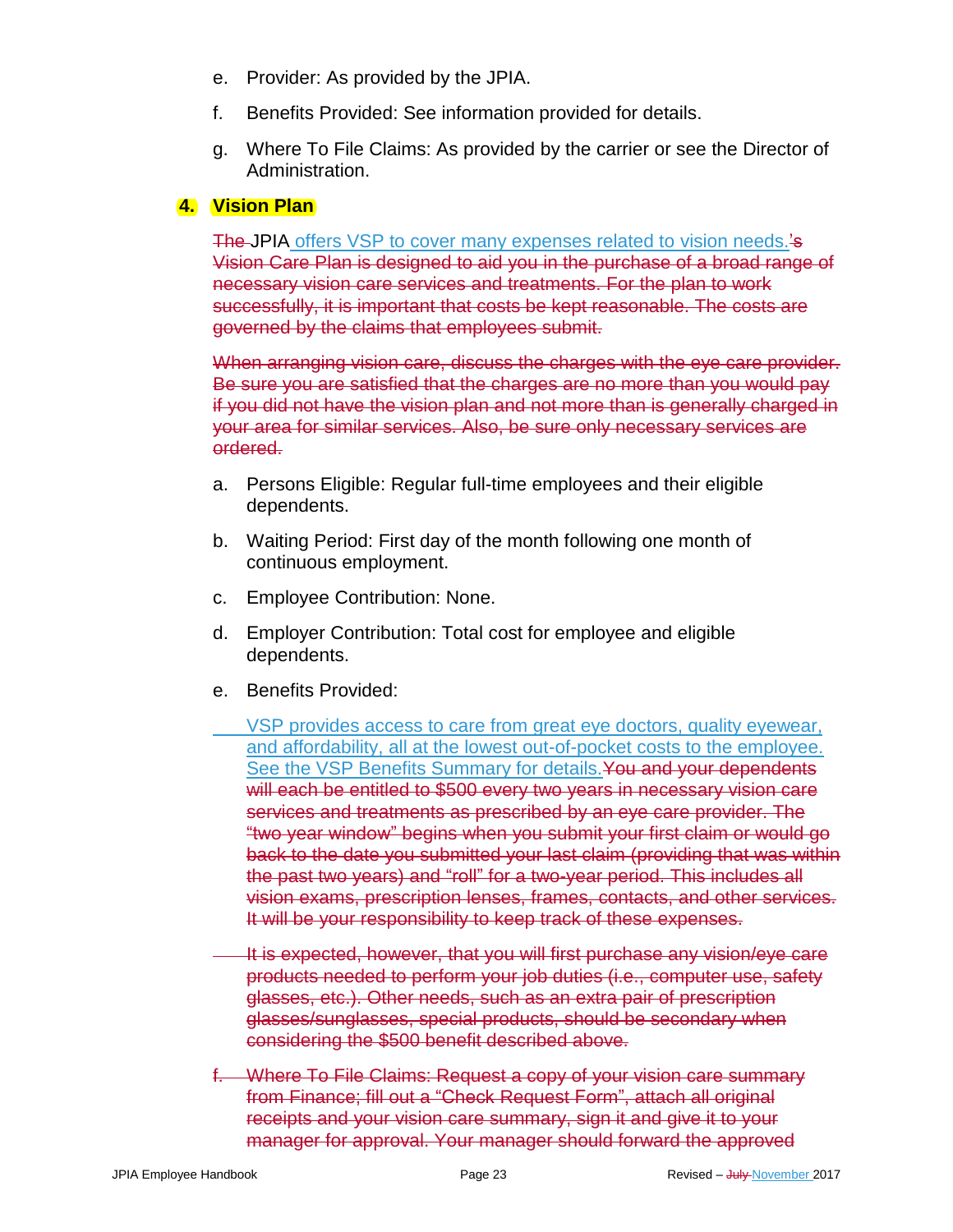request to the CEO for approval; he will direct it to Finance. Finance keeps a running log of your expenditures to date.

### **5. Life**

- a. Persons Eligible: Regular full-time employees (must be actively employed) and their eligible dependents.
- b. Waiting Period: First day of the month following one month of continuous employment.
- c. Employee Contribution: None. Supplemental coverage, including dependent, is optional and at your own expense.
- d. Employer Contribution: Total cost for employee and eligible dependents.
- e. Provider: As provided by the JPIA.
- f. Benefits Provided: Two times annual regular gross earnings to a maximum of \$300,000 payable to your designated beneficiary(s). Employees who have additional supplemental coverage are bound to the same maximum as the base coverage. For disability and dismemberment insurance limits, please see the policy.
- g. Where To File Claims: As provided by carrier or see the Director of Administration.

### **6. Short Term Disability**

- a. Persons Eligible: Regular full-time employees.
- b. Waiting Period: First of the month following date of employment.
- c. Employee Contribution: None.
- d. Employer Contribution: Total cost for employee.
- e. Provider: As provided by the JPIA.
- f. Benefits Provided: Short term disability insurance provides you with income protection if you become temporarily totally disabled from a covered sickness, accident, or pregnancy. The waiting period is 14 days from disability (accumulative sick time may be used during this time). The maximum benefit period is 11 weeks. Check policy for detailed information. Note these benefits are taxable. Any overpayment of benefits will require reimbursement.

See long term disability for continued coverage.

- g. Where to File Forms: As provided by the carrier or see the Director of Administration.
- h. Note: The JPIA does not pay into SDI and provides employees with a superior disability plan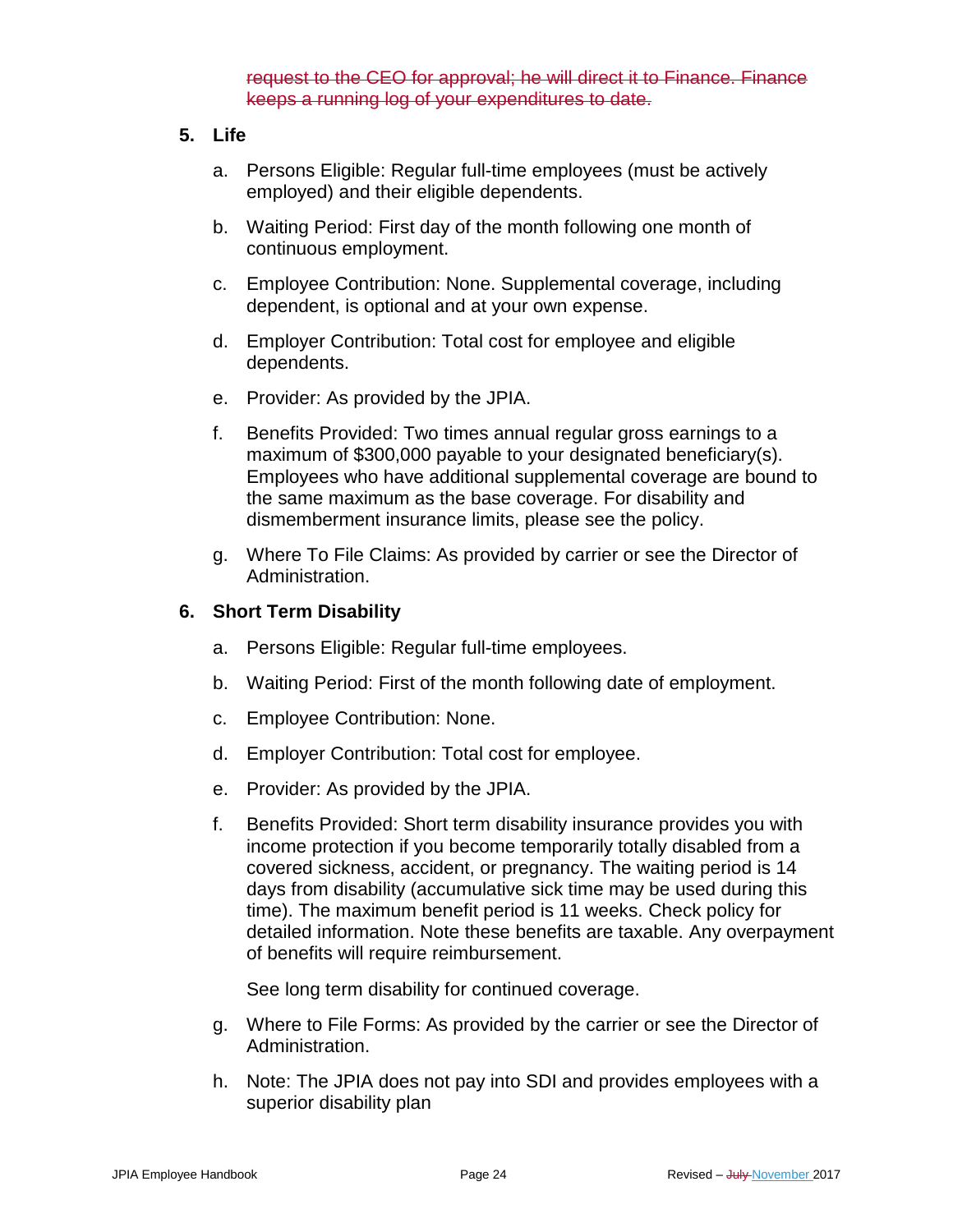# **Section VIII — Around The Office**

# **A. Dress & Grooming Standards**

JPIA employees contribute to the organization culture and reputation by the way they present themselves. Good grooming and appropriate dress reflect employee pride and inspire confidence on the part of members and vendors.

### **1. Procedures**

JPIA department managers may exercise reasonable discretion to determine appropriateness in employee dress and appearance. Employees who do not meet a professional standard may be sent home to change, and nonexempt employees will not be paid for that time off. Reasonable accommodations will be made where required.

### **2. Basic General guidelines for appropriate business workplace attire**

Basic elements for appropriate and professional business attire include clothing that is in neat and clean condition, not torn, ripped or frayed. Basic guidelines for appropriate workplace dress do not include tight or short pants (unless walking-length), tank tops, halter tops, low-cut blouses or sweaters, mini-skirts, sheer clothing, visible undergarments, athletic clothing, or hats.

Although it is impossible and undesirable to establish an absolute dress and appearance code, the JPIA will apply a reasonable and professional workplace standard to individuals on a case-by-case basis. Management may make exceptions for special occasions. An employee unsure of what is appropriate should check with his or her manager or the Director of Administration before wearing the item.

If a supervisor or manager decides that an employee's dress or appearance is not appropriate as outlined in this policy, he or she may take corrective action and require the employee to leave the work area and make the necessary changes to comply with the policy.

a. Basic guidelines for appropriate-business casual attire

Business casual dress will be permitted on Fridaysis the standard dress code, except during specified and announced periods when casual days attire will be suspended. Employees who must leave work to change clothes for business reasons will use personal time or vacation time to do so. When meeting members, vendors, etc., on Fridays, business dress attire guidelines must be observed, unless the client has specifically requested otherwise.

### Business casual for Fridays is defined as follows:

Casual shirts: All shirts with collars, business casual crewneck or Vneck shirts, blouses, golf and polo shirts. Examples of inappropriate